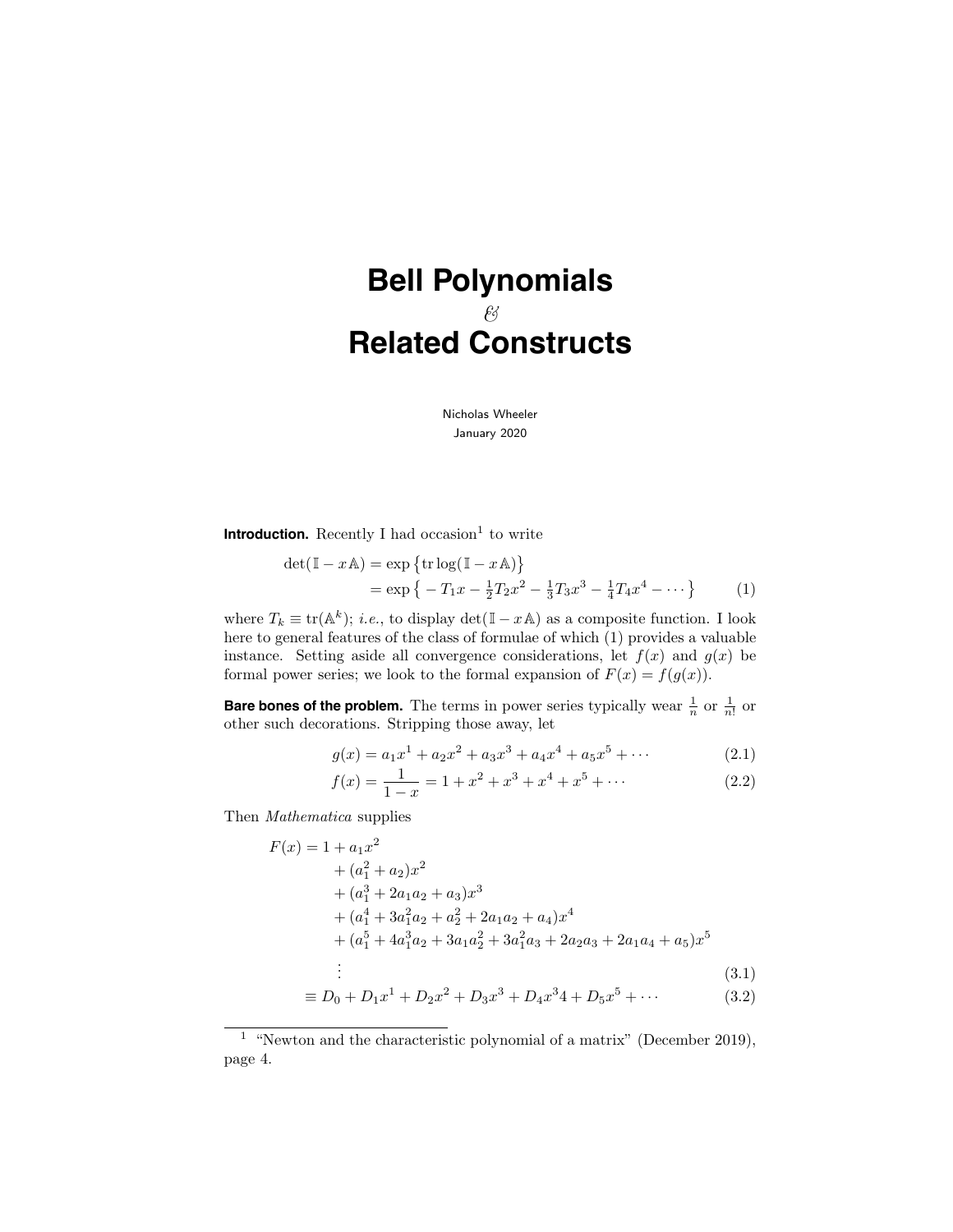The terms that appear in the development of (say)  $D_5$  can be described

 $a_1^{j_1} a_2^{j_2} a_3^{j_3} a_4^{j_4} a_5^{j_5}$  subject to the constraint  $j_1 + 2j_2 + 3j_3 + 4j_4 + 5j_5 = 5$ 

while those that contribute to  $D_n$  are of the form

$$
\prod_{i=1}^{n} a_i^{j_i} \qquad : \qquad j_1 + 2j_2 + 3j_3 + \dots + nj_n = n
$$

But those expressions provide no indication of the numerical prefactors that appear in the description of  $D_5$  (and generally of  $D_n$ ). This problem is resolved when one recognizes that the terms in  $D_5$  arise from the *partitions* of 5. In the following table I have used Reverse[IntegerPartitions[5]] to list the partitions of 5, and Length[Permutations[•]] to count the number of distinct permutations of each partition:

$$
\{1, 1, 1, 1, 1\} \qquad 1
$$
  

$$
\{2, 1, 1, 1\} \qquad 4
$$
  

$$
\{2, 2, 1\} \qquad 3
$$
  

$$
\{3, 1, 1\} \qquad 3
$$
  

$$
\{3, 2\} \qquad 2
$$
  

$$
\{4, 1\} \qquad 2
$$
  

$$
\{5\} \qquad 1
$$

That data serves to constrct

$$
D_5 = (a_1^5 + 4a_1^3a_2 + 3a_1a_2^2 + 3a_1^2a_3 + 2a_2a_3 + 2a_1a_4 + a_5)
$$

Because  $p(n)$  (use PartitionsP[n]) is such a rapidly growing function of n the desciption of  $D_n$  becomes rapidly unmanageable; we find

$$
D_{10} = \text{sum of 42 terms}
$$
  

$$
D_{100} = \text{sum of 190569292 terms}
$$

I now pull from my hat (mystery to be removed in a moment) the Toeplitz matrix

$$
\mathbb{T}_5 = \begin{pmatrix} a_1 & a_2 & a_3 & a_4 & a_5 \\ -1 & a_1 & a_2 & a_3 & a_4 \\ 0 & -1 & a_1 & a_2 & a_3 \\ 0 & 0 & -1 & a_1 & a_2 \\ 0 & 0 & 0 & -1 & a_1 \end{pmatrix}
$$
(4.5)

(the construction of  $\mathbb{T}_n$  is obvious) and observe (with *Mathematica's* assistance) that

$$
\det \mathbb{T}_5 = D_5
$$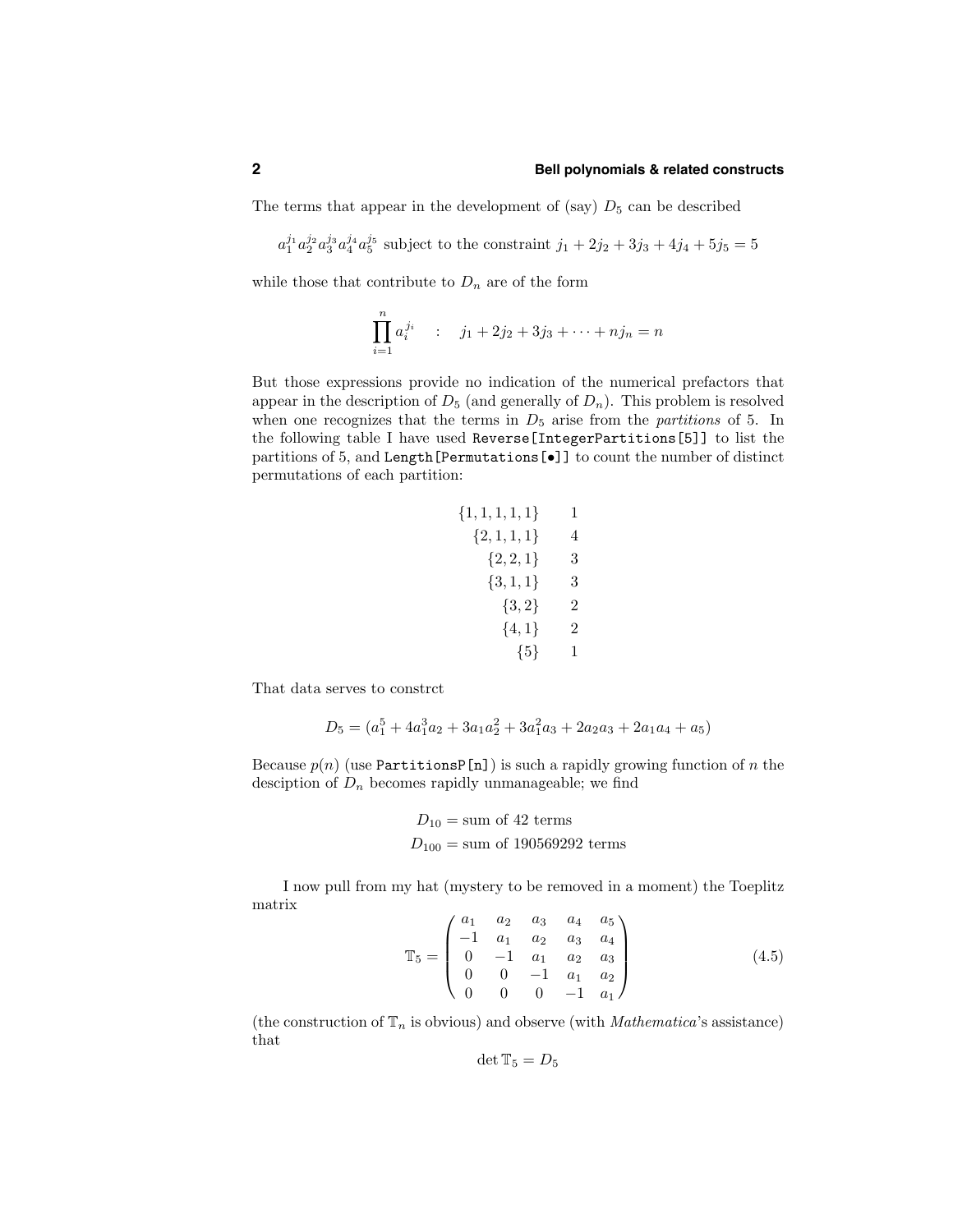#### **Putting meat on the bare bones 3**

Laplace expansion on the final column (bottom to top) gives

$$
D_5 = a_1 D_4 + a_2 D_3 + a_3 D_2 + a_4 D_1 + a_5 D_0
$$

were it is understood that  $D_0 = 1, D_1 = a_1$ . Generally, we have the recursion relation

$$
D_n = \sum_{k=1}^n a_k D_{n-k} \tag{5}
$$

which can be seen to follow from the assembly of the composite function  $F(x) = f(g(x))$ , and might be used to *motivate* the construction of the Toeplitz matrices  $\mathbb{T}_n$ .

**Putting meat on the bare bones.** The preceding discussion owes its bare bones simplicity to the circumstance that no non-trivial numerical coefficients entered at  $(2.2)$  into the construction of  $f(x)$ ; all of the numerics that appear in (3.1) derive from the procedure (counting distinct permutations of individual partitions) described on the preceding page. Look now to the most general case, in which arbitrary numerics  $\{k_1, k_2, \ldots\}$  enter into the construction of the monic series

$$
f(x) = 1 + k_1 x^2 + k_2 x^2 + \dots + k_i x^i + \dots
$$
 (6)

Mathematica now supplies

$$
F(x) = 1 + a_1 k_1 x^2
$$
  
+  $(a_1^2 k_2 + a_2 k_1) x^2$   
+  $(a_1^3 k_3 + 2a_1 a_2 k_2 + a_3 k_1) x^3$   
+  $(a_1^4 k_4 + 3a_1^2 a_2 k_3 + a_2^2 k_2 + 2a_1 a_2 k_2 + a_4 k_1) x^4$   
+  $(a_1^5 k_5 + 4a_1^3 a_2 k_4 + 3a_1 a_2^2 k_3 + 3a_1^2 a_3 k_3 + 2a_2 a_3 k_2 + 2a_1 a_4 k_2 + a_5 k_1) x^5$   
:  
=  $D_0 + D_1(k_1) x^1 + D_2(k_2 k_2) x^2 + D_2(k_1 k_2 k_3) x^3$  (7.1)

$$
\equiv \mathcal{D}_0 + \mathcal{D}_1(k_1)x^1 + \mathcal{D}_2(k_1, k_2)x^2 + \mathcal{D}_3(k_1, k_2, k_3)x^3 + \mathcal{D}_4(k_1, k_2, k_3, k_4)x^4 + \mathcal{D}_5(k_1, k_2, k_3, k_4, k_5)x^5 + \cdots
$$
\n(7.2)

which give back (3) when  $k_1 = k_2 = \cdots = 1$ .

It is apparently not possible in the general case to construct determinental descriptions of the D-coefficients, except by the following **formal device**: from Toeplitz matrices of the form

$$
\mathbb{T}_5(k) = \begin{pmatrix} ka_1 & ka_2 & ka_3 & ka_4 & ka_5 \\ -1 & ka_1 & ka_2 & ka_3 & ka_4 \\ 0 & -1 & ka_1 & ka_2 & ka_3 \\ 0 & 0 & -1 & ka_1 & ka_2 \\ 0 & 0 & 0 & -1 & ka_1 \end{pmatrix}
$$
 (8.5)

we obtain

$$
\det \mathbb{T}_5(k) = (a_1^5 k^5 + 4a_1^3 a_2 k^4 + 3a_1 a_2^2 k^3 + 3a_1^2 a_3 k^3 + 2a_2 a_3 k^2 + 2a_1 a_4 k^2 + a_5 k^1)
$$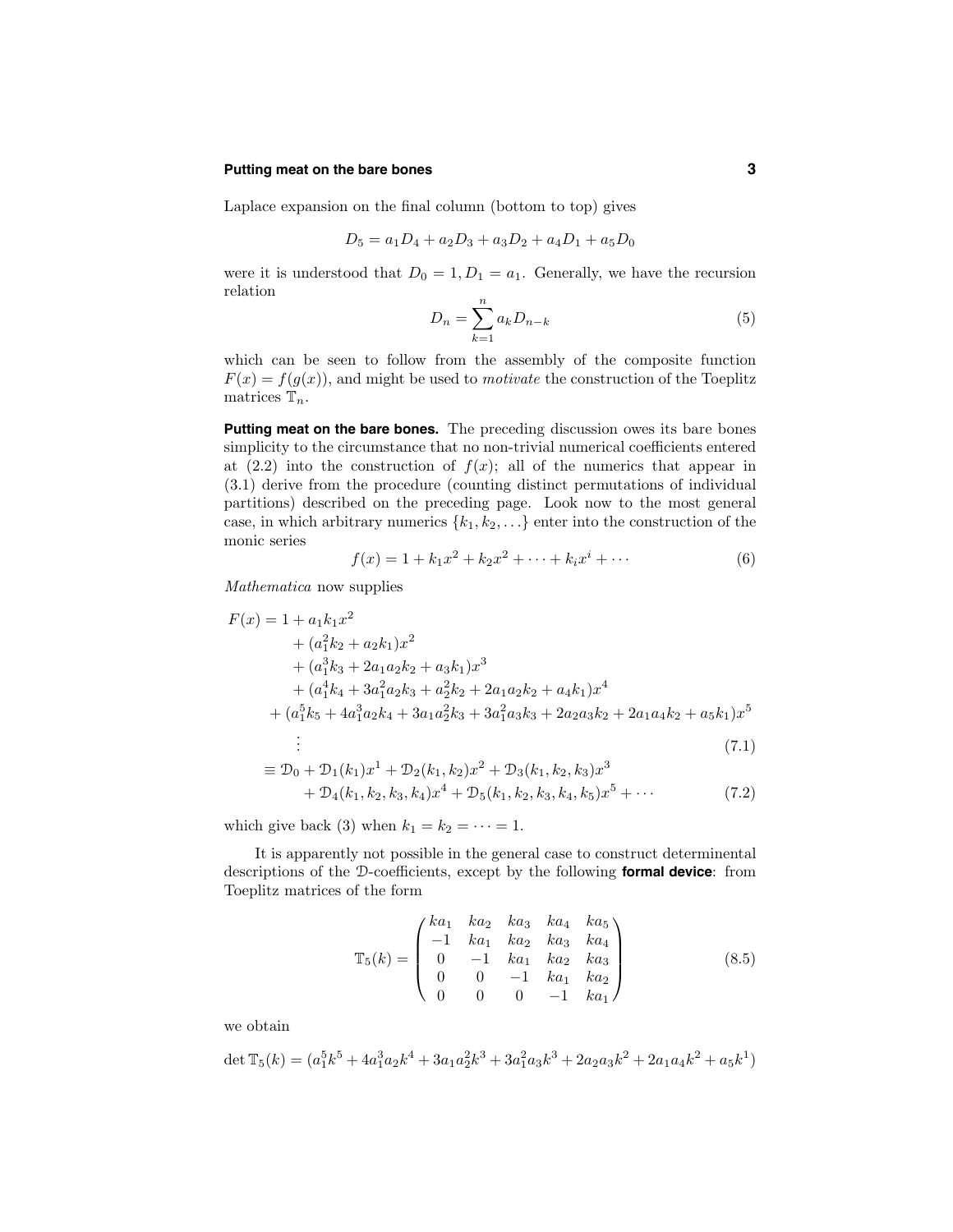which gives back  $\mathcal{D}_5(k_1, k_2, k_3, k_4, k_5)$  when each of the exponentiated k-factors is rewritten as a subscripted k-factor:  $k^p \rightarrow k_p$ . Generally

$$
\mathcal{D}_5(k_1, k_2, \dots, k_n) = \det \mathbb{T}_n(k) \Big|_{k^p \to k_p : p = 1, 2, \dots, n} \tag{9.5}
$$

Computation establishes that

$$
\det \mathbb{T}_5(k) = a_1 k \det \mathbb{T}_4(k) + a_2 k \det \mathbb{T}_3(k)
$$
  
+ 
$$
a_3 k \det \mathbb{T}_2(k) + a_4 k \det \mathbb{T}_1(k) + a_5 k
$$

so in general we have the recursion relation (compare (5))

$$
\det \mathbb{T}_n(k) = \sum_{m=1}^n a_m k \det \mathbb{T}_{n-m}(k)
$$
 (10)

But because (except in special cases)

$$
k^uk^v\Big|_{k^p\, \to\, k_p} \neq k_uk_v
$$

this does not translate into a recursion relation among the D-coefficients.

In some special cases results sharper than those described above can be obtained. When we set  $k_n = 1$  (all n) we recover the simplest/sharpest of all cases: the bare bones case We turn now to the important case  $k_n = \frac{1}{n!}$ .

#### **Exponentially composite functions.** Set

$$
f(x) = e^x = 1 + x + \frac{1}{2!}x^2 + \frac{1}{3!}x^3 + \frac{1}{4!}x^4 + \frac{1}{5!}x^5 + \cdots
$$

and maintain the generic form of  $g(x)$ . Then

$$
F(x) = 1 + \frac{1}{1!}a_1x^1
$$
  
+  $\frac{1}{2!}(a_1^2 + a_2)x^2$   
+  $\frac{1}{3!}(a_1^3 + 6a_1a_2 + 6a_3)x^2$   
+  $\frac{1}{4!}(a_1^4 + 12a_1^2a_2 + 12a_2^2 + 24a_1a_3 + 24a_4)x^2$   
+  $\frac{1}{5!}(a_1^5 + 20a_1^3a_2 + 60a_1a_2^2 + 60a_1^2a_3 + 120a_2a_3 + 120a_1a_4 + 120a_5)$   
:  
=  $1 + \mathcal{E}_1x^1 + \mathcal{E}_2x^2 + \mathcal{E}_3x^3 + \mathcal{E}_4x^4 + \mathcal{E}_5x^5 + \cdots$  (11)

where we verify that (for example)  $\mathcal{E}_5 = \frac{1}{5!} \mathcal{D}_5(\frac{1}{1!}, \frac{1}{2!}, \frac{1}{3!}, \frac{1}{4!}, \frac{1}{5!}).$ 

A little experimentation motivates the introduction of matrices the non-Toplitz form (note the sub-diagonal) exemplified by

$$
\mathbb{E}_5 = \begin{pmatrix} a_1 & 2a_2 & 3a_3 & 4a_4 & 5a_5 \\ -1 & a_1 & 2a_2 & 3a_3 & 4a_4 \\ 0 & -2 & a_1 & 2a_2 & 3a_3 \\ 0 & 0 & -3 & a_1 & 2a_2 \\ 0 & 0 & 0 & -4 & a_1 \end{pmatrix}
$$
(12)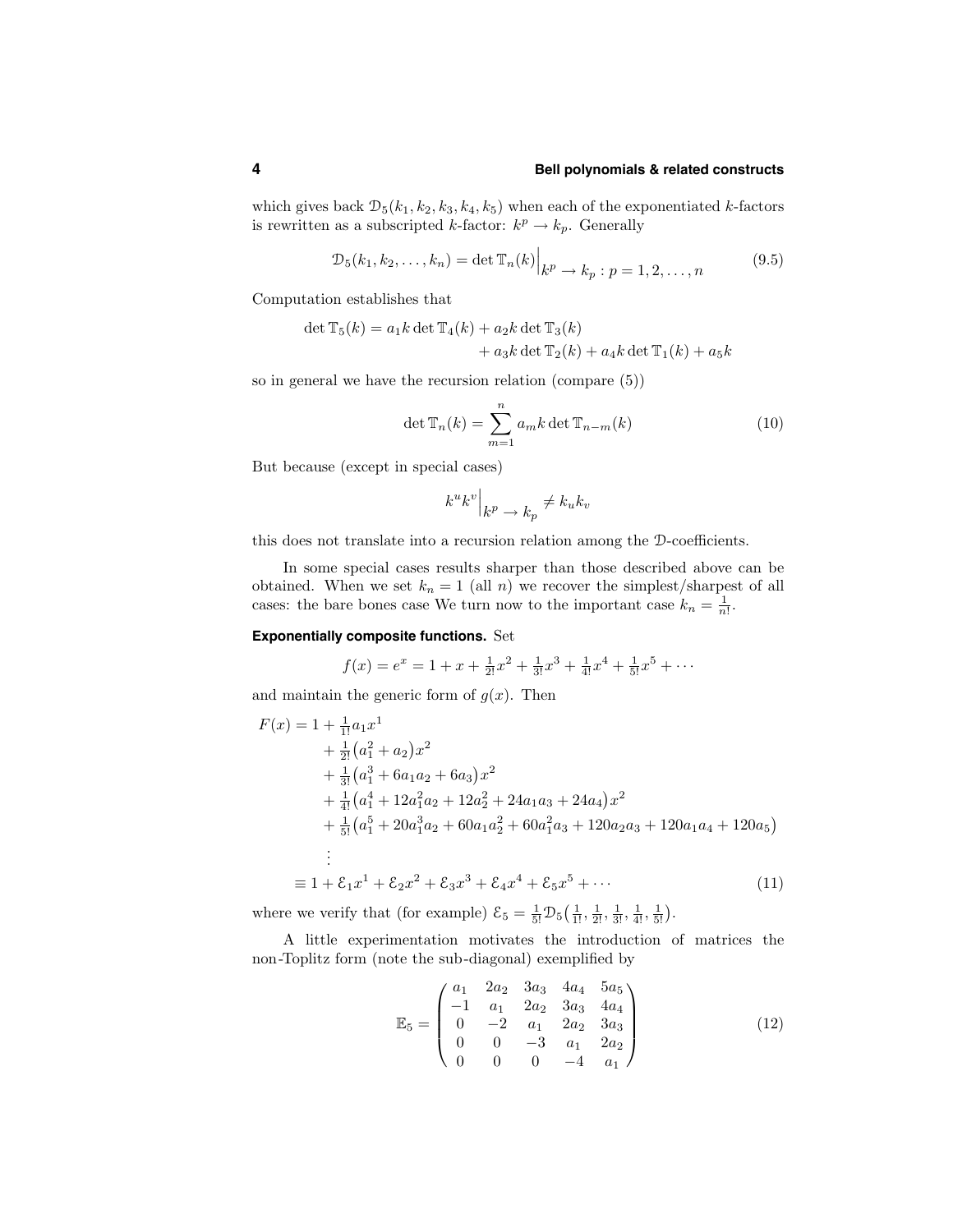# **Exponentially composite functions: Bell polynomials 5**

because they permit us to write

$$
\mathcal{E}_n = \frac{1}{n!} \det \mathbb{E}_n \tag{13}
$$

Laplace expansion up the last column gives

$$
\mathcal{E}_5 = 4! \left\{ \frac{1}{4!} a_1 \mathcal{E}_4 + \frac{2}{3!} a_2 \mathcal{E}_3 + \frac{3}{2!} a_3 \mathcal{E}_2 + \frac{4}{1!} a_4 \mathcal{E}_1 + \frac{5}{0!} a_5 \mathcal{E}_0 \right\}
$$

where  $0! = \mathcal{E}_0 = 1$ ; in the general case

$$
\mathcal{E}_n = (n-1)! \sum_{m=1}^n \frac{m}{(n-m)!} a_m \mathcal{E}_{n-m}
$$
 (14)

**Bell polynomials.** Set  $a_n = \frac{1}{n!}b_n$ , which is to say, let  $g(x)$  be defined

$$
g(x) = b_1 x^1 + \frac{1}{2!} b_2 x^2 + \frac{1}{3!} b_3 x^3 + \frac{1}{4!} b_4 x^4 + \frac{1}{5!} b_5 x^5 + \cdots
$$
 (15)

Retaining the assumption that  $f(x) = e^x$  we find that computation then gives

$$
F(x) = 1 + \frac{1}{1!}b_1x^1
$$
  
+  $\frac{1}{2!}(b_1^2 + b_2)x^2$   
+  $\frac{1}{3!}(b_1^3 + 3b_1b_2 + b_3)x^2$   
+  $\frac{1}{4!}(b_1^4 + 6b_1^2b_2 + 3b_2^2 + 4b_1b_3 + b_4)x^2$   
+  $\frac{1}{5!}(b_1^5 + 10b_1^3b_2 + 15b_1b_2^2 + 10b_1^2b_3 + 10b_2b_3 + 5b_1b_4 + b_5)$   
 $\vdots$   
=  $1 + \frac{1}{1!}B_1(b_1)x^1 + \frac{1}{2!}B_2(b_1, b_2)x^2 + \frac{1}{3!}B_3(b_1, b_2, b_3)x^3 + \frac{1}{4!}B_4(b_1, b_2, b_3, b_4)x^4 + \frac{1}{5!}B_5(b_1, b_2, b_3, b_4, b_5)x^5 + \cdots$  (16)

where the  $B_n(\bullet)$  are the "**complete exponential Bell polynomials**." Working from  $\mathbb{E}_5$  we are led to construct

$$
\mathbb{B}_5(b_1, b_2, b_3, b_4, b_5) = \begin{pmatrix} b_1 & b_2 & \frac{1}{2!}b_3 & \frac{1}{3!}b_4 & \frac{1}{4!}b_5 \\ -1 & b_1 & b_2 & \frac{1}{2!}b_3 & \frac{1}{3!}b_4 \\ 0 & -2 & b_1 & b_2 & \frac{1}{2!}b_3 \\ 0 & 0 & -3 & b_1 & b_2 \\ 0 & 0 & 0 & -4 & b_1 \end{pmatrix}
$$
(17)

which gives

 $B_5(b_1, b_2, b_3, b_4, b_5) = \det \mathbb{B}_5(b_1, b_2, b_3, b_4, b_5)$ 

and (again by Laplace expansion up the last column) find

$$
B_5 = b_1 B_4 + 4b_2 B_3 + 6b_3 B_2 + 4b_4 B_1 + b_5 B_0
$$
  
= 
$$
\sum_{m=0}^{4} {4 \choose m} b_{m+1} B_{4-m}
$$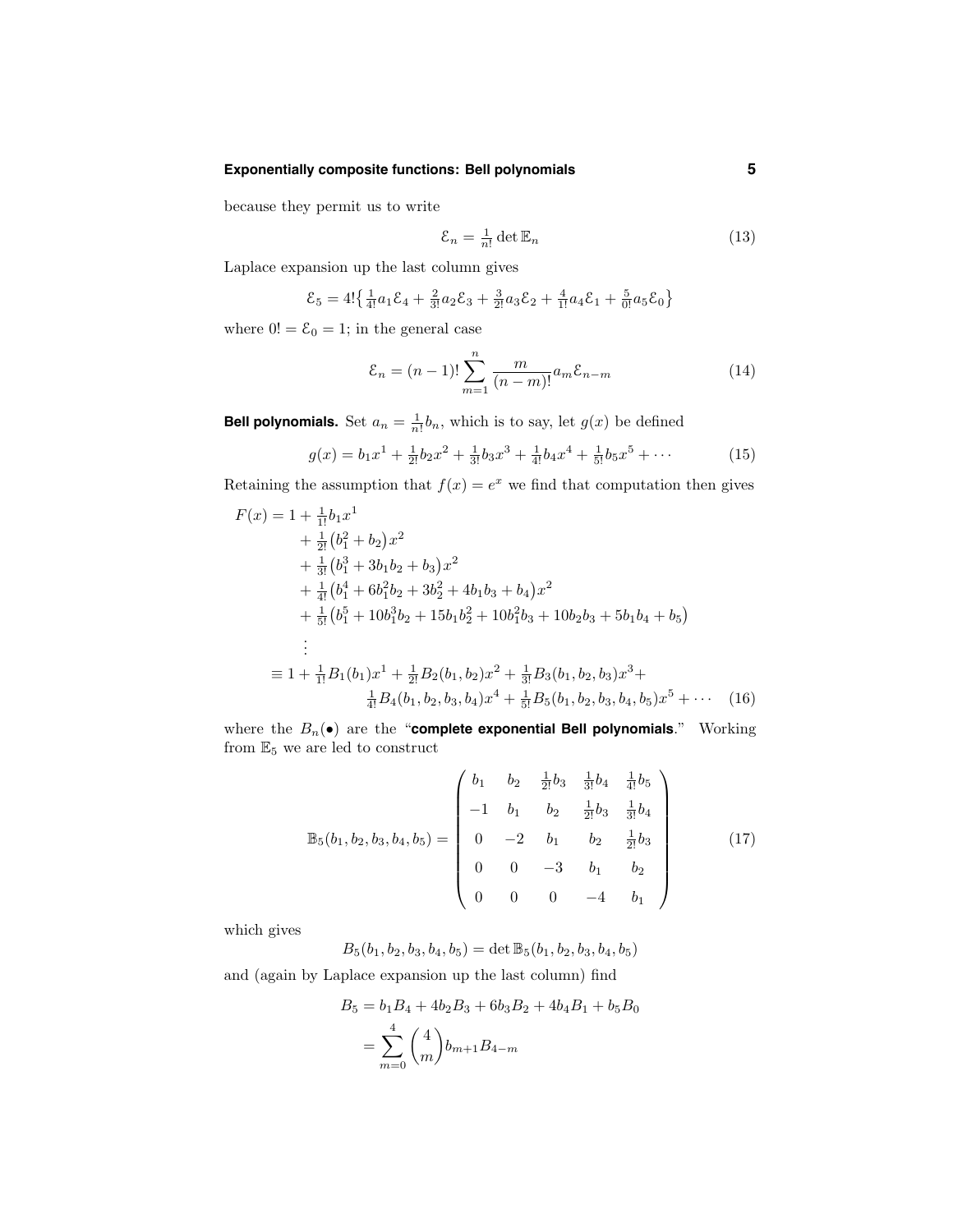$\overline{\phantom{a}}$  $\overline{\phantom{a}}$  $\overline{\phantom{a}}$  $\overline{\phantom{a}}$  $\overline{\phantom{a}}$  $\mid$ +  $\overline{\phantom{a}}$  $\overline{\phantom{a}}$  $\overline{\phantom{a}}$  $\overline{\phantom{a}}$  $\overline{\phantom{a}}$  $\overline{\phantom{a}}$  $\overline{\phantom{a}}$ +

Generally,

$$
B_n = \det \mathbb{B}_n \quad : \quad \text{arguments surpressed} \tag{18}
$$

where the nearly-Toplitzian structure of  $\mathbb{B}_n$  is made obvious by that of  $\mathbb{B}_5$ , and where the general recursion relation reads

$$
B_{n+1}(b_1, b_2, \dots, b_{n+1}) = \sum_{m=0}^{n} {n \choose m} b_{m+1} B_{n-m}(b_1, b_2, \dots, b_{n-m})
$$
 (19)

A determinantal representation sometimes found in the literature<sup>2</sup>

|                                                                     | $\begin{array}{ccc} \binom{5-1}{1}b_2 & \binom{5-1}{2}b_3 & \binom{5-1}{3}b_4 & \binom{5-1}{4}b_5 \\ b_1 & \binom{5-2}{1}b_2 & \binom{5-2}{2}b_3 & \binom{5-2}{3}b_4 \end{array}$ |          |                                         |                     |
|---------------------------------------------------------------------|-----------------------------------------------------------------------------------------------------------------------------------------------------------------------------------|----------|-----------------------------------------|---------------------|
|                                                                     | $-1$                                                                                                                                                                              | $b_1$    | $\binom{5-3}{1}b_2$ $\binom{5-3}{2}b_3$ |                     |
| $B_5 = \begin{vmatrix} b_1 \\ -1 \\ 0 \\ 0 \\ 0 \\ 0 \end{vmatrix}$ |                                                                                                                                                                                   | $-1$     | $b_1$                                   | $\binom{5-4}{1}b_2$ |
|                                                                     |                                                                                                                                                                                   | $\Omega$ | $-1$                                    | $b_1$               |

also works, but is above the diagonal profoundly non-Toplitzian, and does not share with (17) the property that advancing  $n \to n+1$  is accomplished simply by introducing an additional right column and bottom row of obvious design.

The complete Bell polynomials, of which the first few—generated by

$$
\exp\left\{\sum_{k=1}^{\infty} \frac{1}{k!} a_k x^k\right\} = \sum_{n=0}^{\infty} \frac{1}{n!} B_n(a_1, a_2, \dots, a_n) x^n \tag{20}
$$

—are, to recapitulate,

$$
B_0 = 1
$$
  
\n
$$
B_1(a_1) = a_1
$$
  
\n
$$
B_2(a_1, a_2) = a_1^2 + a_2
$$
  
\n
$$
B_3(a_1, a_2, a_3) = a_1^3 + 3a_1a_2 + a_3
$$
  
\n
$$
B_4(a_1, a_2, a_3, a_4) = a_1^4 + 6a_1^2a_2 + 4a_1a_3 + 3a_2^2 + a_4
$$
  
\n
$$
B_5(a_1, a_2, a_3, a_4, a_5) = a_1^5 + 10a_1^3a_2 + 15a_1a_2^2 + 10a_1^2a_3 + 10a_2a_3 + 5a_1a_4 + a_5
$$
 (21)

which are, of course, actually *multivalisa*. Comparison with this result

$$
D_5 = a_1^5 + 4a_1^3a_2 + 3a_1a_2^2 + 3a_1^2a_3 + 2a_2a_3 + 2a_1a_4 + a_5
$$

<sup>2</sup> See, for example, the Wikipedia article "Bell polynomials." One can use familiar procedures (for example: arbitrary similarity transformations) to produce infinitely many determinant-preserving modifications of any given matrix. And, indeed, to preserve all of the coefficients in the characteristic polynomial.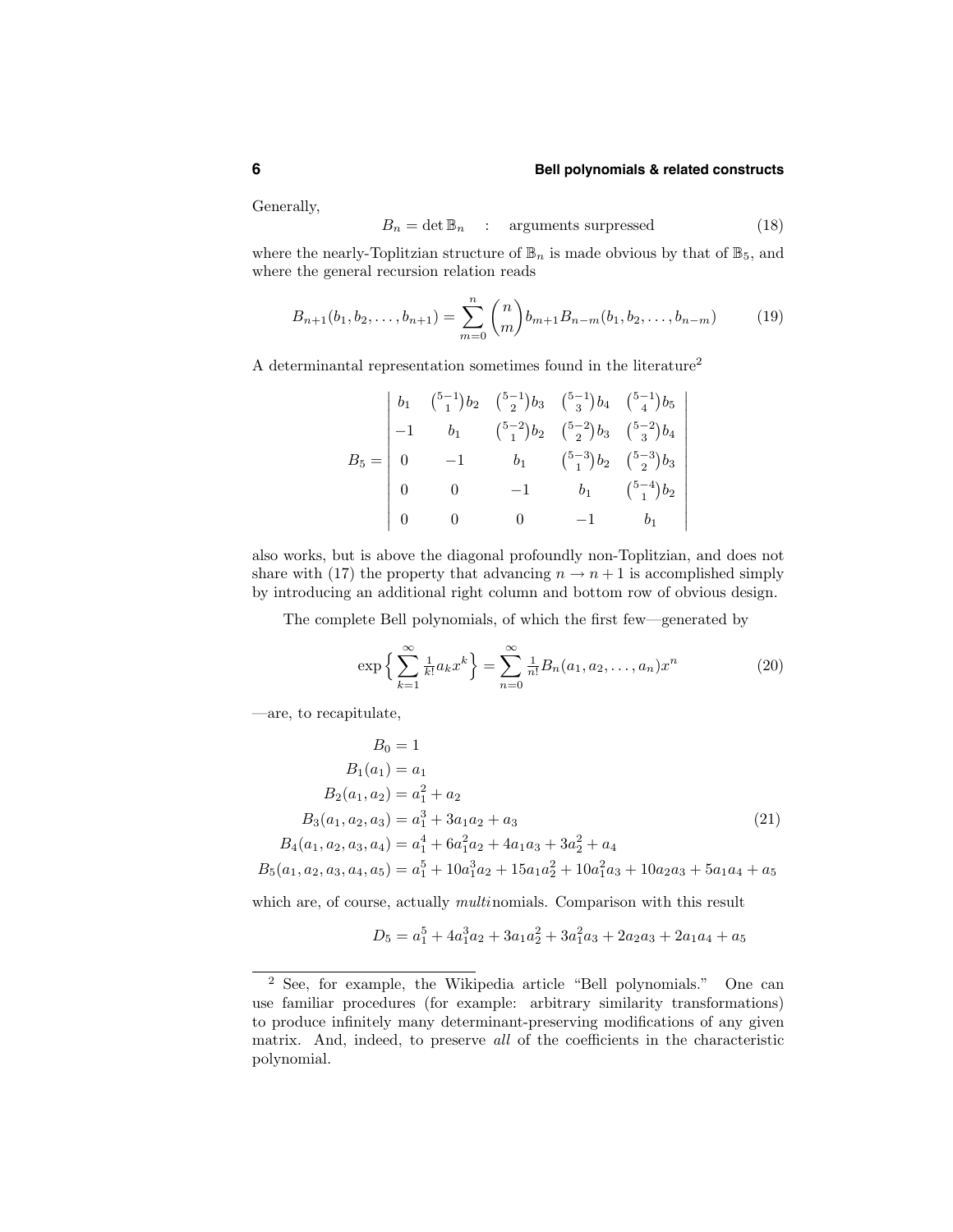#### **Bell polynomials, Bell numbers & number/set partitions 7**

of the bare bones theory shows that the  $a$ -factors arise here as there from the partitions of 5, but that the numeric factors have been altered by the factorials in the generating function. Evidently

$$
B_n(a_1, a_2, \ldots, a_n)
$$
 is a sum of  $p(n)$  terms

**Set partitions.** What have come to be called "Bell polynomials" were, by Eric Temple Bell (1883–1960) himself, when he introduced them in the late 1920s, called "partition polynomials." We have already seen how integer partitions enter the picture. Bell was interested, however, in the ennumerative properties of set partitions.

The set containing a solitary element can be partitioned in 1 way: (1). A 2-element set can be partitioned in 2 ways:  $(1)(2)$ ,  $(1, 2)$ . A 3-element set can be partitioned in 5 ways:

$$
(1)(2)(3) (1,2)(3), (1,3)(2), (2,3)(1) (1,2,3)
$$

A 4-element set can be partitioned in 15 ways:

 $(1)(2)(3)(4)$  $(1, 2)(3)(4)$ ,  $(1, 3)(2)(4)$ ,  $(1, 4)(2)(3)$ ,  $(2, 3)(1)(4)$ ,  $(2, 4)(1)(3)$ ,  $(3, 4)(1)(2)$  $(1, 2)(3, 4), (1, 3)(2, 4), (1, 4)(2, 3)$  $(1, 2, 3)(4), (1, 2, 4)(3), (1, 3, 4)(2), (2, 3, 4)(1)$  $(1, 2, 3, 4)$ 

A 5-element set can be partitioned in 52 ways.<sup>3</sup> Bell numbers  $B_n$  arise from Bell polynomials be setting all  $a$ -variables to unity:

$$
B_n=B_n(1,1,\ldots,1)
$$

Reading from (21) we find  $\{B_0, B_1, B_2, B_4, B_5, \ldots\} = \{1, 1, 2, 5, 15, 52, \ldots\}$ which reproduces precise the sequence obtained above. We thank Bell for proof that the agreement continues: Bell numbers count set partitions.

Bell devised a Pascal-like algorithm for generating Bell numbers. Starting from  $\frac{1}{1}$ , add the stacked couplet and record the result, producing

$$
\begin{array}{cc} 1 \\ 1 \end{array} \quad 2
$$

<sup>3</sup> See the figure in the Wikipedia article "Partition of a set." Authors seem unable to resist associating that 52 with the 54 chapters of the early  $11<sup>th</sup>$  century Japanese classic, The Tale of Genji.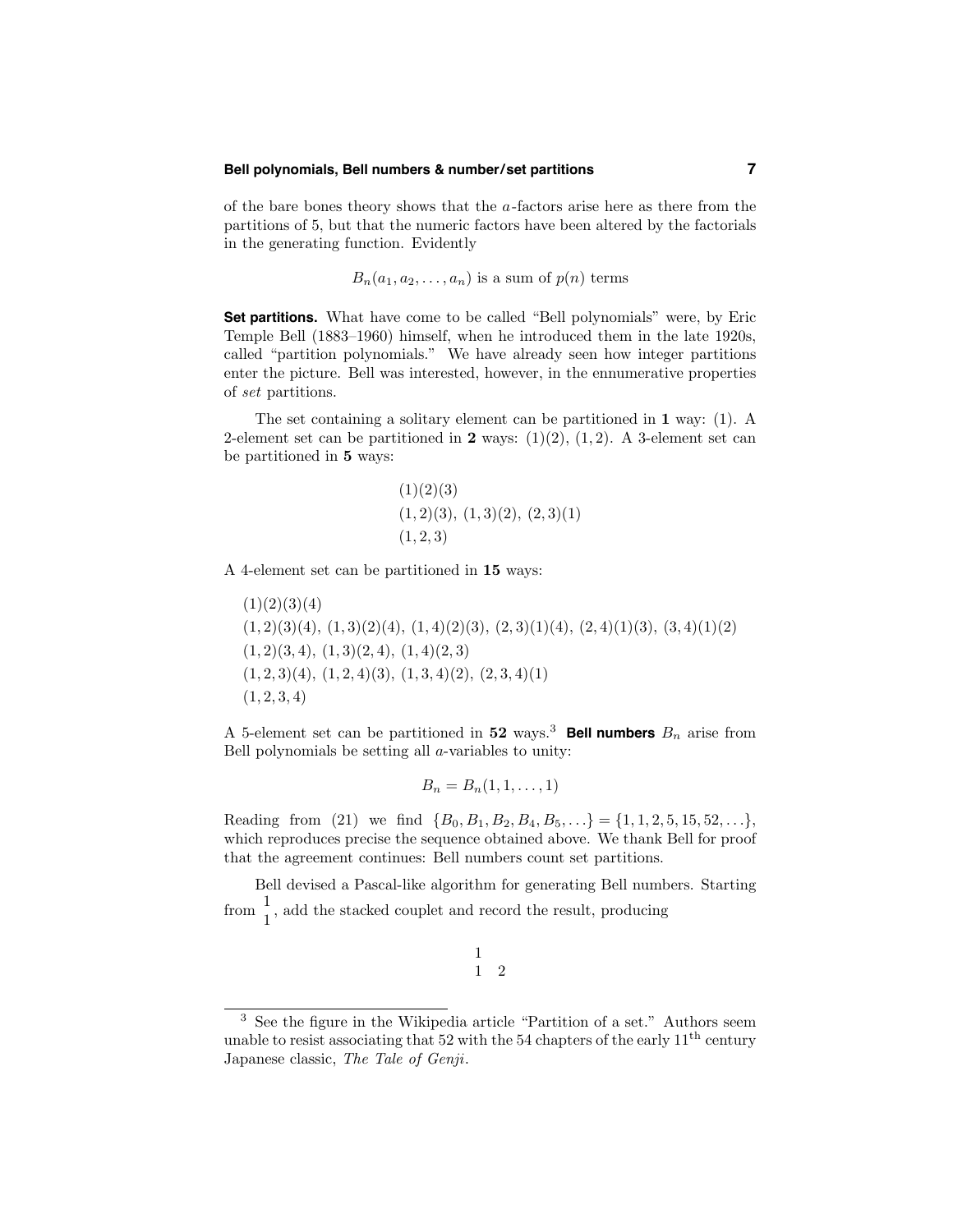Use the last digit to begin a new row, keep adding couplets and recording the results, to produce

> 1 1 2 2 3 5

Again use the last digit to launch a new row and proceed as before:

1

$$
\begin{array}{ccc}\n1 & 2 \\
2 & 3 & 5 \\
5 & 7 & 10 & 15\n\end{array}
$$

Five iterations of that procedure produce

$$
\begin{array}{cccc}\n1 & 2 \\
2 & 3 & 5 \\
5 & 7 & 10 & 15 \\
15 & 20 & 27 & 37 & 52 \\
52 & 67 & 87 & 114 & 151 & 203\n\end{array}
$$

The Bell numbers appear on the edges of the triangle.

Less mysteriously, we learn from  $(20)$ —set all *a*-variables to unity—that the Bell numbers are generated by

$$
\exp\left\{\sum_{k=1}^{\infty} \frac{1}{k!} x^k\right\} = \sum_{n=0}^{\infty} \frac{1}{n!} B_n x^n \tag{22}
$$

and from (19) that they satisfy the recursion relation

$$
B_{n+1} = \sum_{m=0}^{n} {n \choose m} B_{n-m}
$$
 (23)

Bell numbers arise also in other connections. Look, for example, to the Poisson distribution

$$
P(k; \lambda) = \frac{\lambda^k e^{-\lambda}}{k!}
$$

For the successive moments

$$
m_n(\lambda) = \sum_{k=0}^{\infty} k^n P(k; \lambda)
$$

Mathematica supplies

$$
m_0(\lambda) \qquad 1 \qquad 1
$$
  
\n
$$
m_1(\lambda) \qquad \lambda
$$
  
\n
$$
m_2(\lambda) \qquad \lambda + \lambda^2 \qquad 2
$$
  
\n
$$
m_3(\lambda) \qquad \lambda + 3\lambda^2 + \lambda^3 \qquad 5
$$
  
\n
$$
m_4(\lambda) \qquad \lambda + 7\lambda^2 + 6\lambda^3 + \lambda^4 \qquad 15
$$
  
\n
$$
m_5(\lambda) \qquad \lambda + 15\lambda^2 + 25\lambda^3 + 10\lambda^4 + \lambda^5 \qquad 52
$$

where in the final column we have set  $\lambda = 1$  and recovered the Bell numbers.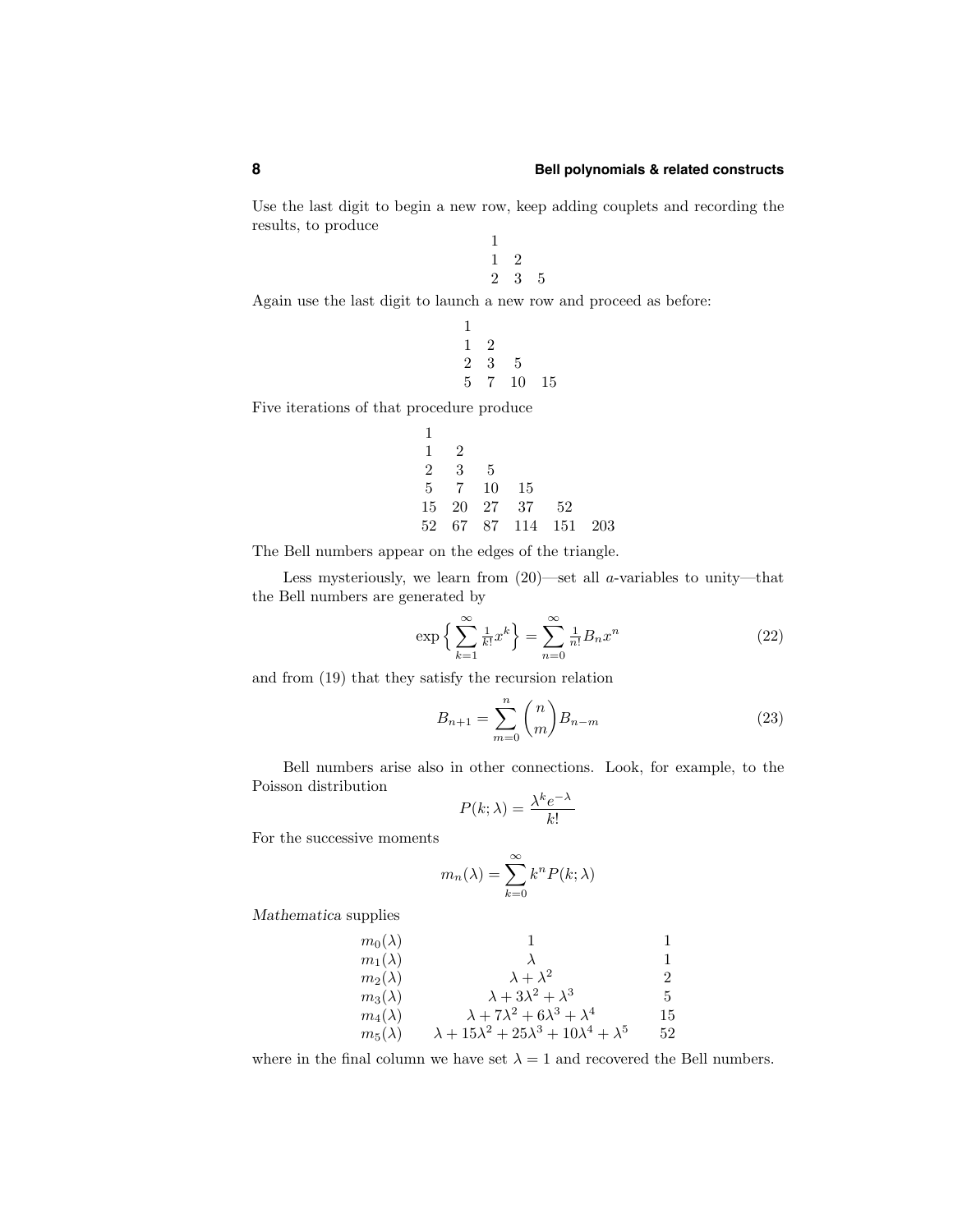# **Bell polynomials, Bell numbers & number/set partitions 9**

Concerning the Bell polynomials themselves, their maternal service (giving birth to Bell numbers) by no means exhausts their utility. A source cited above<sup>2</sup> mentions their relevance to, among other subjects,

• The formulation of Faa` di Bruno's Formula  $(n<sup>th</sup>-order)$  differentiation composite functions), the context in which—60 years ago—I first acquired some familiarity with this subject. $4$ 

- The Lagrange inversion of series.
- The asymptotic expansion of Laplace-type integrals

$$
I(\lambda) = \int_{a}^{b} e^{-\lambda f(x)} g(x) dx
$$

which are central to the many physical/mathematical applications of the saddlepoint method and the method of steepest descent.

• Hermite polynomials: In (20) set  $x = t, a_1 = x, a_2 = -1, a_{k>2} = 0$ , get

$$
\exp\left\{xt - \frac{1}{2}t^2\right\} = \sum_{n=0}^{\infty} \frac{1}{n!} B_n(x, -1, 0 \dots, 0) t^n
$$

But

$$
\exp\left\{xt - \frac{1}{2}t^2\right\} = \sum_{n=0}^{\infty} \frac{1}{n!} He_n(x)t^n
$$

so by (17)

$$
He_5(x) = \det \begin{pmatrix} x & -1 & 0 & 0 & 0 \\ -1 & x & -1 & 0 & 0 \\ 0 & -2 & x & -1 & 0 \\ 0 & 0 & -3 & x & -1 \\ 0 & 0 & 0 & -4 & x \end{pmatrix} = x^5 - 10x^3 + 15x, \text{ etc.}
$$

which (for what it's worth) appeared in my own work long ago.<sup>5</sup>

• Derivation of Newton's symmetric polynomial identities: The discussion in the Wikipedia article<sup>2</sup> is sketchy and opaque, but the argument follows clearly from results developed in the  $\text{essay}^1$  that inspired the present effort. Taking  $\mathbb A$ to be an  $n \times n$  matrix, it is shown there that

$$
\det(\lambda \mathbb{I} - \mathbb{A}) = \lambda^n + \sum_{m=1}^n D_m \lambda^{n-m}
$$

<sup>4</sup> "Foundations and applications of the Schwinger action principle,"doctoral dissertation, Brandeis University, 1960.

<sup>5</sup> "Some applications of an elegant formula due to V. F. Ivanoff," Notes for a seminar presented on 28 May 1969 to the Applied Math Club at Porttland State University, page 10. Note that the determinant is unchanged if all the minus signs are omitted.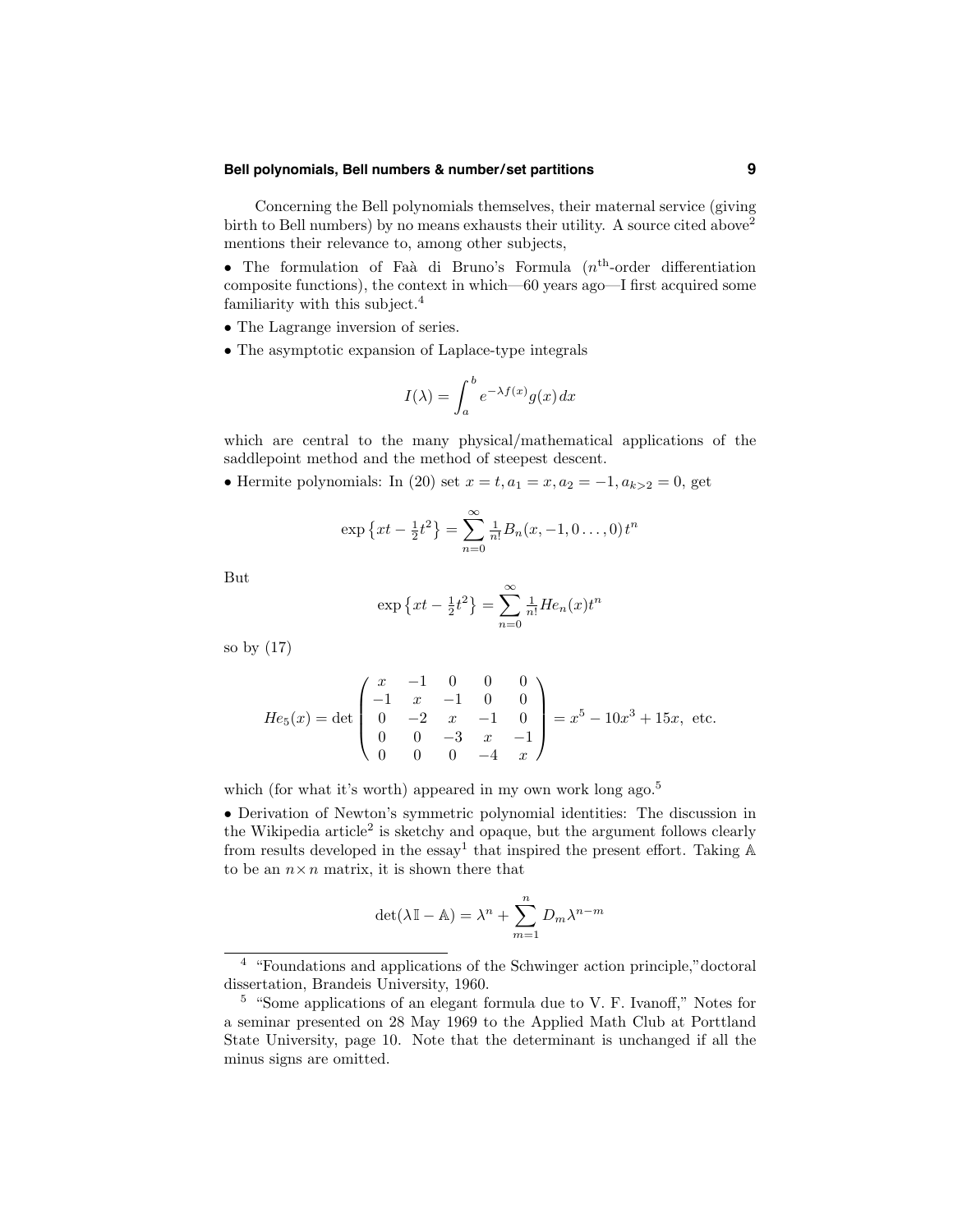where

$$
D_m = (-)^m \frac{1}{m!} \begin{vmatrix} T_1 & T_2 & T_3 & T_4 & \dots & T_m \\ 1 & T_1 & T_2 & T_3 & \dots & T_{m-1} \\ 0 & 2 & T_1 & T_2 & \dots & T_{m-2} \\ 0 & 0 & 3 & T_1 & \dots & T_{m-3} \\ \vdots & \vdots & \vdots & \vdots & \ddots & \vdots \\ 0 & 0 & 0 & 0 & \dots & T_1 \end{vmatrix} ; m = 1, 2, \dots, n
$$
  
= 0 ; m > n

and  $T_k \equiv \text{tr} \mathbb{A}^k$ . That result—which lies at the heart of my derivation<sup>1</sup> of Newton's identities—can by (17) be formulated

$$
\det(\lambda \mathbb{I} - \mathbb{A}) = \lambda^n + \sum_{m=1}^n \lambda^{n-m} \frac{1}{m!} B_m(t_1, t_2, \dots, t_m)
$$
 (24)

where

$$
t_k \equiv -(k-1)! \, T_k
$$

Setting  $\lambda = 0$  we obtain

$$
\det \mathbb{A} = (-)^n \frac{1}{n!} B_n(t_1, t_2, \dots, t_n)
$$
 (25)

which is a trace-wise description of det A.

• Moments and cumulants of probability distributions: The generating function for the moments  $m_n$  of a given distribution—whether the random variable be continuous or discrete—is given  $6$  by

$$
M(t) = 1 + \sum_{n=1}^{\infty} \frac{1}{n!} m_n t^n = \langle e^{xt} \rangle
$$
 (26.1)

where  $\langle \bullet \rangle$  signifies "expectation value." The moments  $\{1, m_1, m_2, \ldots\}$  serve collectively to characterize the distribution. Alternatively/equivalently one has the "cumulants"  $\{0, c_1, c_2, \ldots\}$  which were introduced by the Danish astronomer/ statistician Thorvald Thiele (1838–1910) in 1889, are useful in some contexts, and are generated by

$$
K(t) = \sum_{n=1}^{\infty} \frac{1}{n!} c_n t^n = \log[M(t)]
$$
 (26.2)

$$
P(x) = (\alpha/\pi) \frac{1}{\alpha^2 - (x - \beta)^2} \quad : \quad -\infty < x < \infty
$$

 $m_1$  and all higher moments are undefined.

<sup>6</sup> When they exist. Recall that for the Cauchy-Lorenz distribution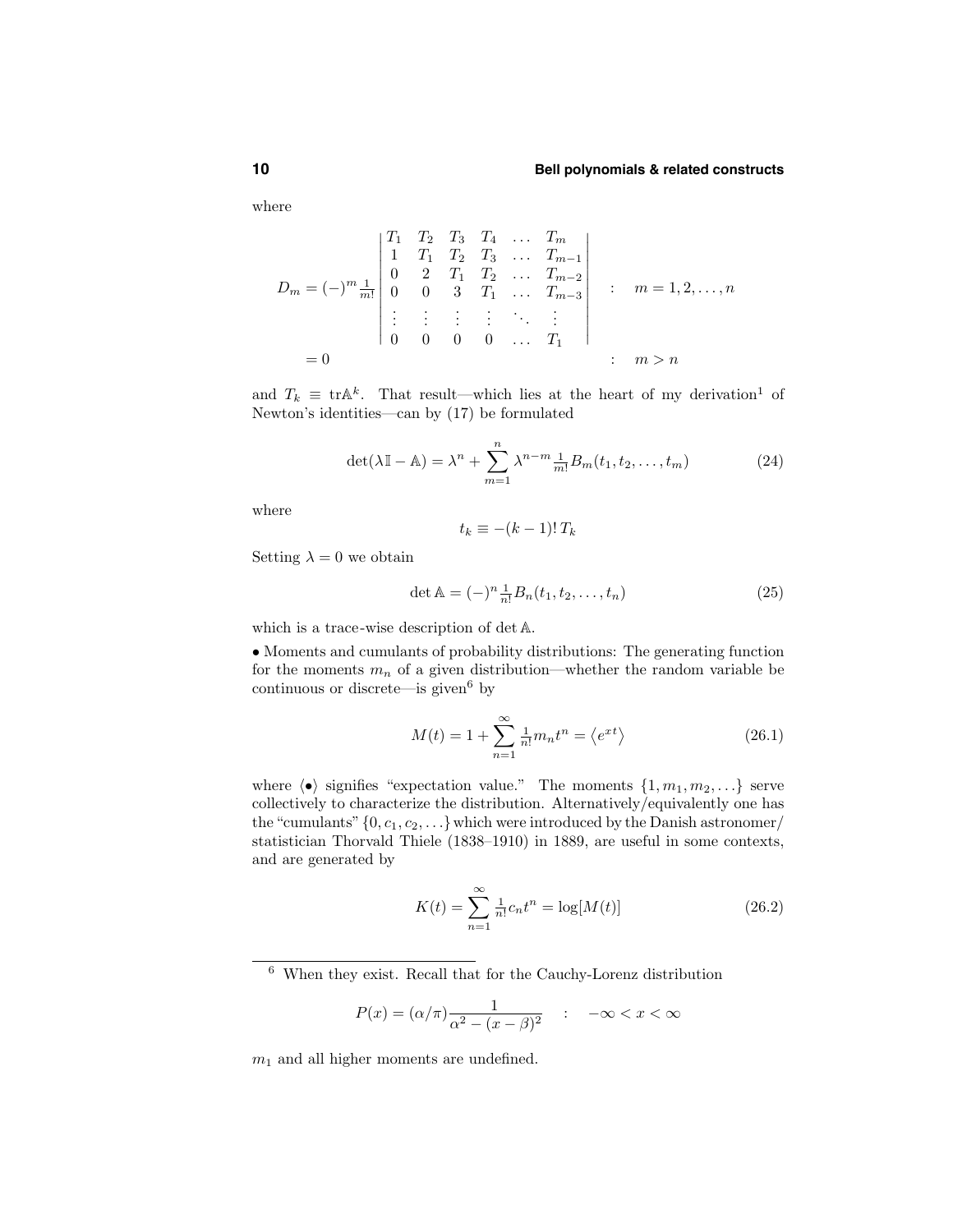# **Bell polynomials, Bell numbers & number/set partitions 11**

Inversely

$$
M(t) = e^{K(t)}
$$

so by  $(20)$  and  $(17)$  we have

$$
m_n = B_n(c_1, c_2, \dots, c_n)
$$
  
\n
$$
\begin{pmatrix}\nc_1 & c_2 & \frac{1}{2!}c_3 & \frac{1}{3!}c_4 & \frac{1}{4!}c_5 & \dots & \frac{1}{n-1!}c_n \\
-1 & c_1 & c_2 & \frac{1}{2!}c_3 & \frac{1}{3!}c_4 & \dots & \frac{1}{n-2!}c_{n-1} \\
0 & -2 & c_1 & c_2 & \frac{1}{2!}c_3 & \dots & \frac{1}{n-3!}c_{n-2} \\
0 & 0 & -3 & c_1 & c_2 & \dots & \frac{1}{n-4!}c_{n-3} \\
0 & 0 & 0 & -4 & c_1 & \dots & \frac{1}{n-5!}c_{n-4} \\
\vdots & \vdots & \vdots & \vdots & \vdots & \ddots & \vdots \\
0 & 0 & 0 & 0 & 0 & \dots & c_1\n\end{pmatrix}
$$

Explicitly—borrowing here from (21)—we have

$$
m_0 = 1
$$
  
\n
$$
m_1 = c_1
$$
  
\n
$$
m_2 = c_1^2 + c_2
$$
  
\n
$$
m_3 = c_1^3 + 3c_1c_2 + c_3
$$
  
\n
$$
m_4 = c_1^4 + 6c_1^2c_2 + 4c_1c_3 + 3c_2^2 + c_4
$$
  
\n
$$
m_5 = c_1^5 + 10c_1^3c_2 + 15c_1c_2^2 + 10c_1^2c_3 + 10c_2c_3 + 5c_1c_4 + c_5
$$
\n(27.1)

which on inversion<sup>7</sup> (accomplished in an instant by Mathematica's Solve command) become

$$
c_1 = m_1
$$
  
\n
$$
c_2 = m_2 - m_1^2 = \langle (x - m_1)^2 \rangle
$$
  
\n
$$
c_3 = m_3 - 3m_1m_2 + 2m_1^2
$$
  
\n
$$
c_4 = m_4 - 4m_1m_3 - 3m_2^2 + 12m_1^2m_2 - 6m_1^4
$$
  
\n
$$
c_5 = m_5 - 5m_1m_4 - 10m_2m_3 + 20m_1^2m_3 + 30m_1m_2^2 - 60m_1^3m_2 + 24m_1^5
$$
\n(27.2)

Equations (27) assume a somewhat simpler appearance when expressed in terms of the central moments  $\mu_n = \langle (x - m_1)^n \rangle$ .<sup>8</sup> Equations (27.2) do not appear to admit of determinental formulation, but can be displayed as weighted sums

$$
c_n = \sum_{k=1}^n (-)^{k-1} (k-1)! B_{n,k}(m_1, m_2, \dots, m_{n-k-1})
$$
 (28)

<sup>&</sup>lt;sup>7</sup> Alternatively, use  $K(t) = \log[1 + \Sigma(t)] = \Sigma - \frac{1}{2}\Sigma^2 + \frac{1}{3}\Sigma^3 - \frac{1}{4}\Sigma^4 + \cdots$ <br><sup>8</sup> See STATISTICAL PHYSICS & THERMODYNAMICS (1969–1970, 1971–1972), Chapter 1, pages 39–40 or the Wikipedia article "Cumulant."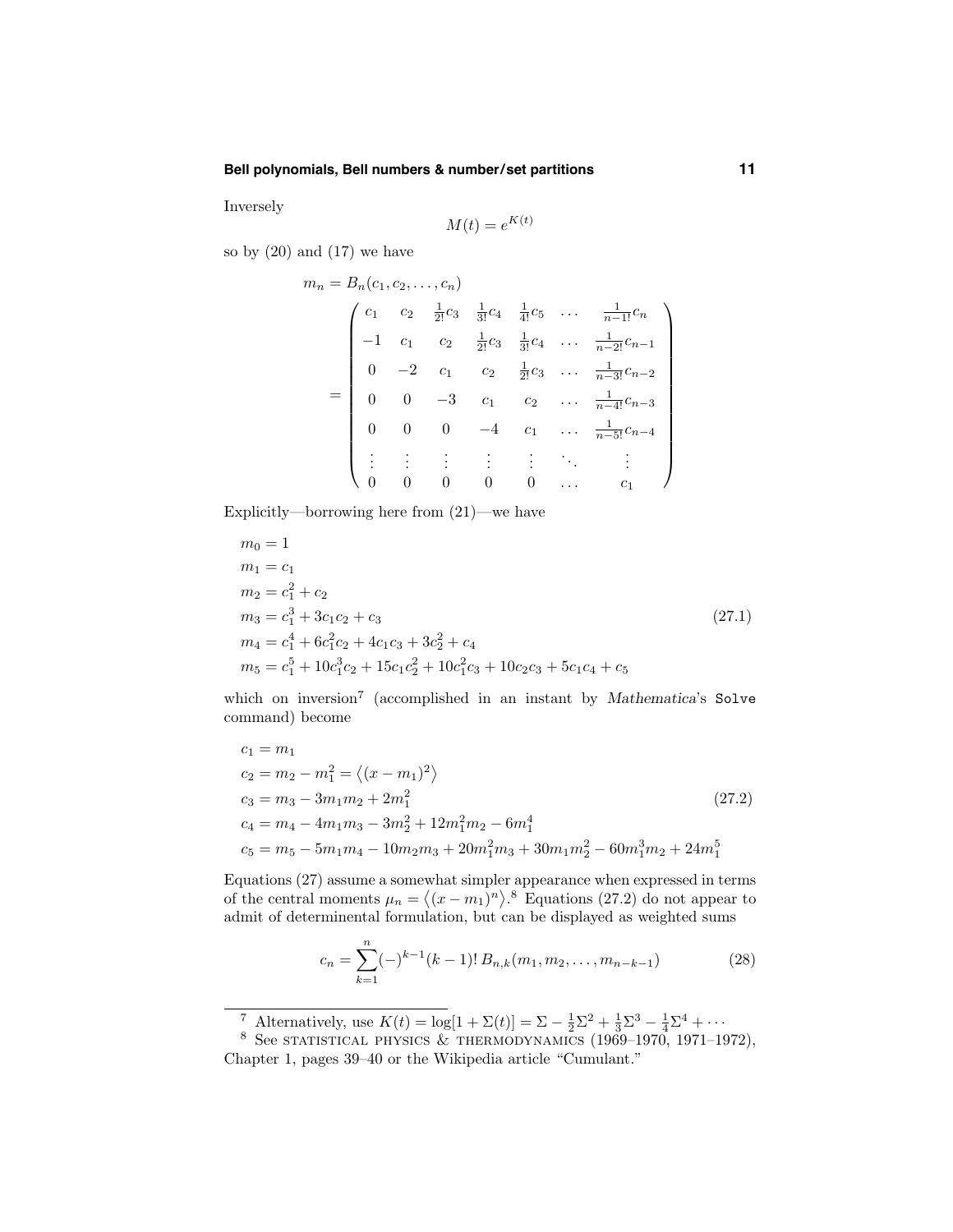of "**incomplete Bell polynomials**," an intricate subject<sup>2</sup> that I had hoped to avoid, though it is central to Bell's theory and many of its diverse applications.

Briefly, the polynomials  $B_{n,k}(a_1, a_2, \ldots, a_{n-k+1}) : k = 0, 1, 2, \ldots, n$  are generated by

$$
\sum_{n=k}^{\infty} \frac{1}{n!} B_{n,k}(a_1, a_2, \dots, a_{n-k+1}) x^n = \frac{1}{k!} \left( \sum_{j=1}^{\infty} \frac{1}{j!} a_j x^j \right)^k
$$
(29)

which (as does the command BellY[n, k,  $\{a_1, a_2, \ldots, a_{n-k+1}\}$ ]) gives rise to the following list:

$$
B_{0,0}(a_1) = 1
$$
  
\n
$$
B_{1,0}(a_1, a_2) = 0
$$
  
\n
$$
B_{1,1}(a_1) = a_1
$$
  
\n
$$
B_{2,0}(a_1, a_2, a_3) = 0
$$
  
\n
$$
B_{2,1}(a_1, a_2) = a_2
$$
  
\n
$$
B_{2,2}(a_1) = a_1^2
$$
  
\n
$$
B_{3,0}(a_1, a_2, a_3, a_4) = 0
$$
  
\n
$$
B_{3,1}(a_1, a_2, a_3) = a_3
$$
  
\n
$$
B_{3,2}(a_1, a_2) = 3a_1a_2
$$
  
\n
$$
B_{3,3}(a_1) = a_1^3
$$
  
\n
$$
B_{4,0}(a_1, a_2, a_3, a_4) = a_4
$$
  
\n
$$
B_{4,1}(a_1, a_2, a_3, a_4) = a_4
$$
  
\n
$$
B_{4,2}(a_1, a_2, a_3) = 3a_2^2 + 4a_1a_3
$$
  
\n
$$
B_{4,3}(a_1, a_2) = 6a_1^2a_2
$$
  
\n
$$
B_{4,4}(a_1) = a_1^4
$$
  
\n
$$
B_{5,0}(a_1, a_2, a_3, a_4, a_5) = 0
$$
  
\n
$$
B_{5,1}(a_1, a_2, a_3, a_4, a_5) = a_5
$$
  
\n
$$
B_{5,2}(a_1, a_2, a_3, a_4) = 10a_2a_3 + 5a_1a_4
$$
  
\n
$$
B_{5,3}(a_1, a_2, a_3) = 15a_1a_2^2 + 10a_1^2a_3
$$
  
\n
$$
B_{5,4}(a_1, a_2) = 10a_1^3a_2
$$
  
\n
$$
B_{6,0}(a_1, a_2, a_3, a_4, a_5, a_6) = a_6
$$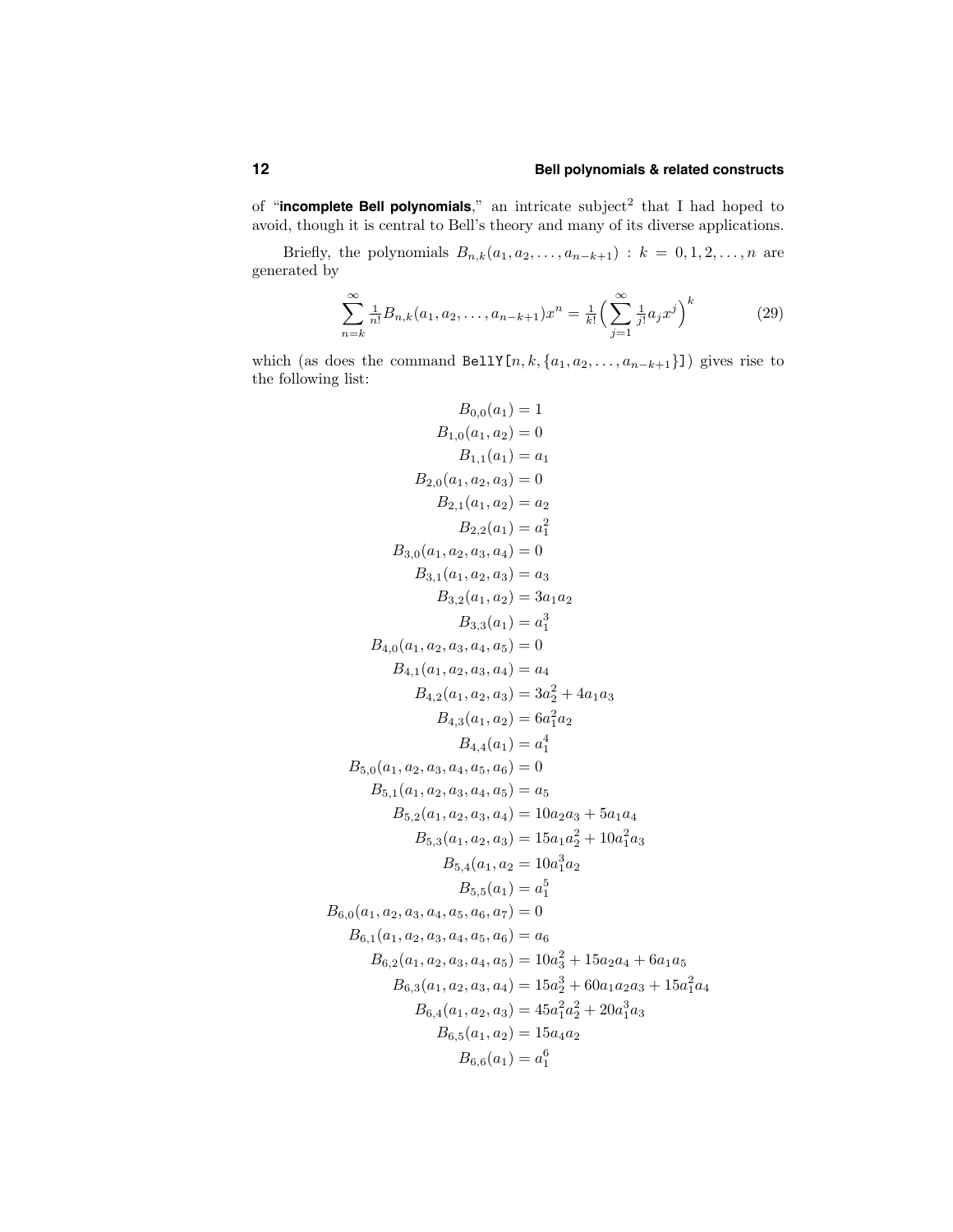#### **Bell polynomials, Bell numbers & number/set partitions 13**

Bell's interest in "partition polynomials" sprang from the circumstance that they are replete with allusions to the ennumerative properties of the partitions of integers and sets. For example, let

$$
N_{n,k}
$$
 = number of k-part partitions of n:  $\sum_{k=1}^{n} N_{n,k} = p(n)$ 

In the case  $n = 5$  we have

(5) 
$$
N_{5,1} = 1
$$
  
\n(1, 4), (2, 3)  $N_{5,2} = 2$   
\n(1, 1, 3), (1, 2, 2)  $N_{5,3} = 2$   $p(5) = 7$   
\n(1, 1, 1, 2)  $N_{5,4} = 1$   
\n(1, 1, 1, 1, 1, 1)  $N_{5,5} = 1$ 

and in the case  $n = 6$  have

(6) 
$$
N_{6,1} = 1
$$
  
\n(1, 5), (2, 4), (3, 3)  $N_{6,2} = 3$   
\n(1, 1, 4), (1, 2, 3), (2, 2, 2)  $N_{6,3} = 3$   
\n(1, 1, 1, 3), (1, 1, 2, 2)  $N_{6,4} = 2$   
\n(1, 1, 1, 1, 1, 2)  $N_{6,5} = 1$   
\n(1, 1, 1, 1, 1, 1)  
\n $N_{6,6} = 1$ 

Looking to the  $B_{n,k}$ -table, we see that

$$
B_{n,k}
$$
 = weighted sum of  $N_{n,k}$  monomials

Look in particular to the incomplete Bell polynomial

$$
B_{6,2}(a_1,a_2,a_3,a_4,a_5) = 10a_3^2 + 15a_2a_4 + 6a_1a_5
$$

The subscript tells Bell "Think of a set of 6 elements partitioned into 2 blocks." The  $6a_1a_5$  term says there are 6 such partitions with blocks of sizes 1 and 5; the  $15a_2a_4$  says there are 15 such partitions of sizes 2 and 4; the  $10a_3^2$  term says there are 10 such partitions with 3 blocks of size 2.<sup>9</sup>

The  $B_{n,k}$ -table supplies

$$
\sum_{k=1}^{5} B_{5,k} = a_5 + (10a_2a_3 + 5a_1a_4) + (15a_1a_2^2 + 10a_2^2a_3) + 10a_1^3a_2 + a_1^5
$$
  
=  $B_5(a_1, a_2, a_3, a_4, a_5)$ 

which illustrates the general proposition that

$$
B_n(a_1, a_2, \dots, a_n) = \sum_{k=1}^n B_{n,k}(a_1, a_2, \dots, a_{n-k+1})
$$
\n
$$
= \sum \text{terms sorted by degree } k \text{ of homogeneity}
$$
\n(30)

 $9$  The command SetPartitions on my computer in inoperative; I have here quoted directly from the Wikipedia article.<sup>2</sup>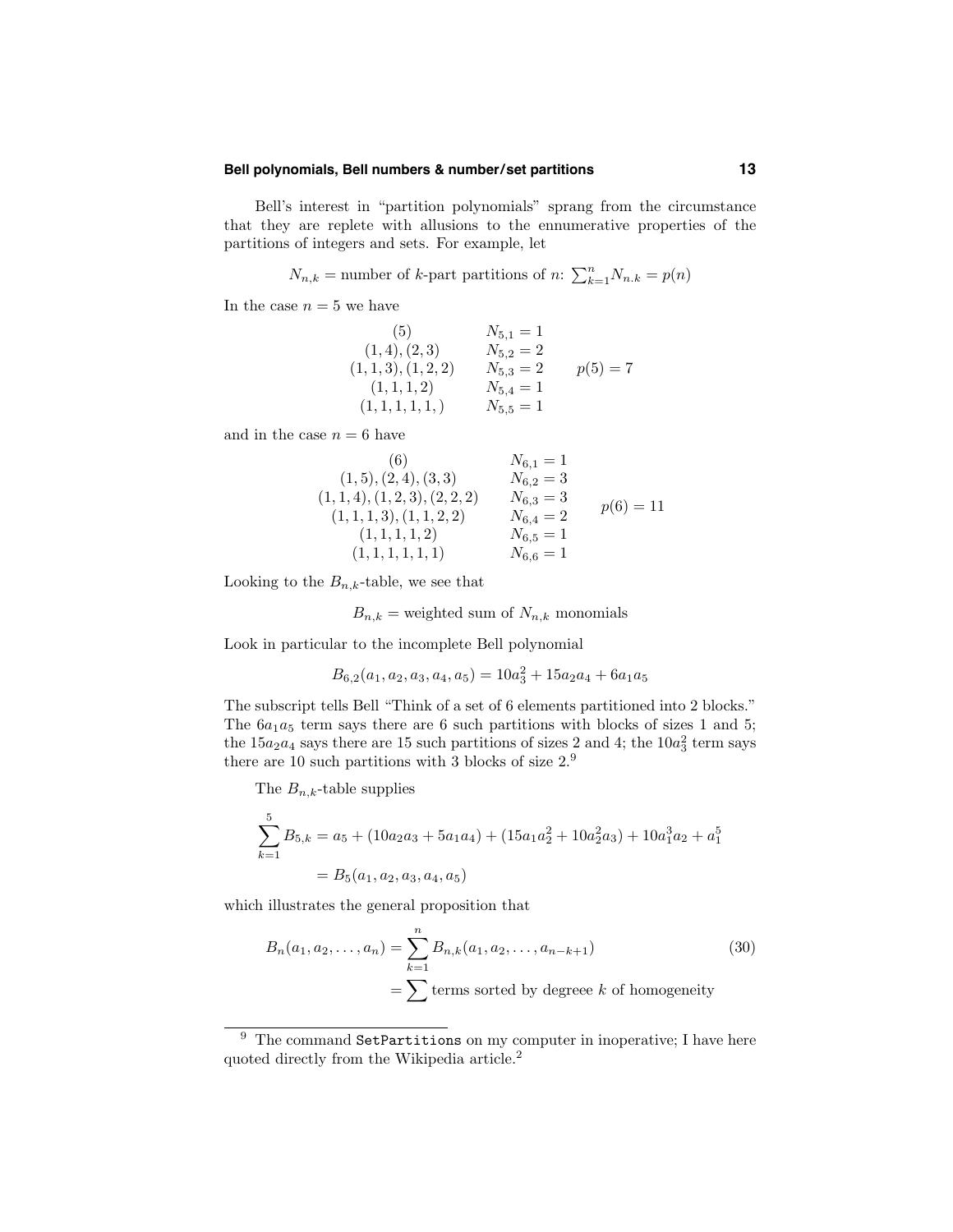Thus do incomplete Bell polynomials sum to completion. We observe finally that

$$
\sum_{k=1}^{5}(-)^{k-1}(k-1)!\,B_{5,k}(m_1,m_2,\ldots,m_{n-k+1}) = m_5 - 1!(10m_2m_3 + 5m_1m_4) + 2!(15m_1m_2^2 + 10m_2^2m_3) - 3!(10m_1^3m_2) + 4!(m_1^5) = c_5 \text{ of } (27.2)
$$

It was to achieve this illustration of (28) that I undertook this  $B_{n,k}$  digression, of which now I can't let go.

**Taylor expansion of arbitrary composite functions.** We look to the expansion (about the origin) of  $F(x) = f(g(x))$ , subject to the simplifying assumption that  $g(0) = 0$ :

$$
f(x) = \sum_{n=0}^{\infty} \frac{1}{n!} b_n x^n
$$
,  $g(x) = \sum_{m=1}^{\infty} \frac{1}{m!} a_m x^m$ 

We might on the one hand proceed from

$$
F(x) = \sum_{n=0}^{\infty} \frac{1}{n!} \left[ \left( \frac{d}{dx} \right)^n f(g(x)) \right]_0 x^n \equiv \sum_{n=0}^{\infty} \frac{1}{n!} F_n x^n
$$

by means of (V. F. Ivanoff's formulation of) Faà di Bruno's formula

$$
\left(\frac{d}{dx}\right)^n f(g(x)) = \begin{vmatrix} g'D & g''D & g'''D & \dots & g^{(n)}D \\ -1 & g'D & 2g''D & 3g'''D & \dots & \binom{n-1}{2}g^{(n-1)}D \\ 0 & -1 & g'D & 3g''D & \dots & \binom{n-1}{2}g^{(n-2)}D \\ 0 & 0 & -1 & g'D & \dots & \binom{n-1}{3}g^{(n-3)}D \\ \vdots & \vdots & \vdots & \vdots & \ddots & \vdots \\ 0 & 0 & 0 & 0 & \dots & g'D \end{vmatrix} f(x) \Big|_{x=0}
$$

where  $D^k f(x) \equiv f^{(k)}(x)$ . This gives

$$
\left[\left(\frac{d}{dx}\right)^{n} f(g(x))\right]_{0} = \begin{vmatrix} a_{1}D & a_{2}D & a_{3}D & a_{4}D & \dots & a_{n}D \\ -1 & a_{1}D & 2a_{2}D & 3a_{3}D & \dots & {n-1 \choose 2}a_{(n-1)}D \\ 0 & -1 & a_{1}D & 3a_{2}D & \dots & {n-1 \choose 2}a_{(n-2)}D \\ 0 & 0 & -1 & a_{1}D & \dots & {n-1 \choose 3}a_{(n-3)}D \\ \vdots & \vdots & \vdots & \vdots & \ddots & \vdots \\ 0 & 0 & 0 & 0 & \dots & a_{1}D \end{vmatrix} f(x)\Big|_{x=0}
$$

Thus

$$
F_4 = \left\{ a_4D + (3a_2^2 + 4a_1a_3)D^2 + 6a_1^2a_2D^3 + a_1^4D^4 \right\} f(x) \Big|_{x=0}
$$
  
=  $a_4b_1 + (3a_2^2 + 4a_1a_3)b_2 + 6a_1^2a_2b_3 + a_1^4b_4$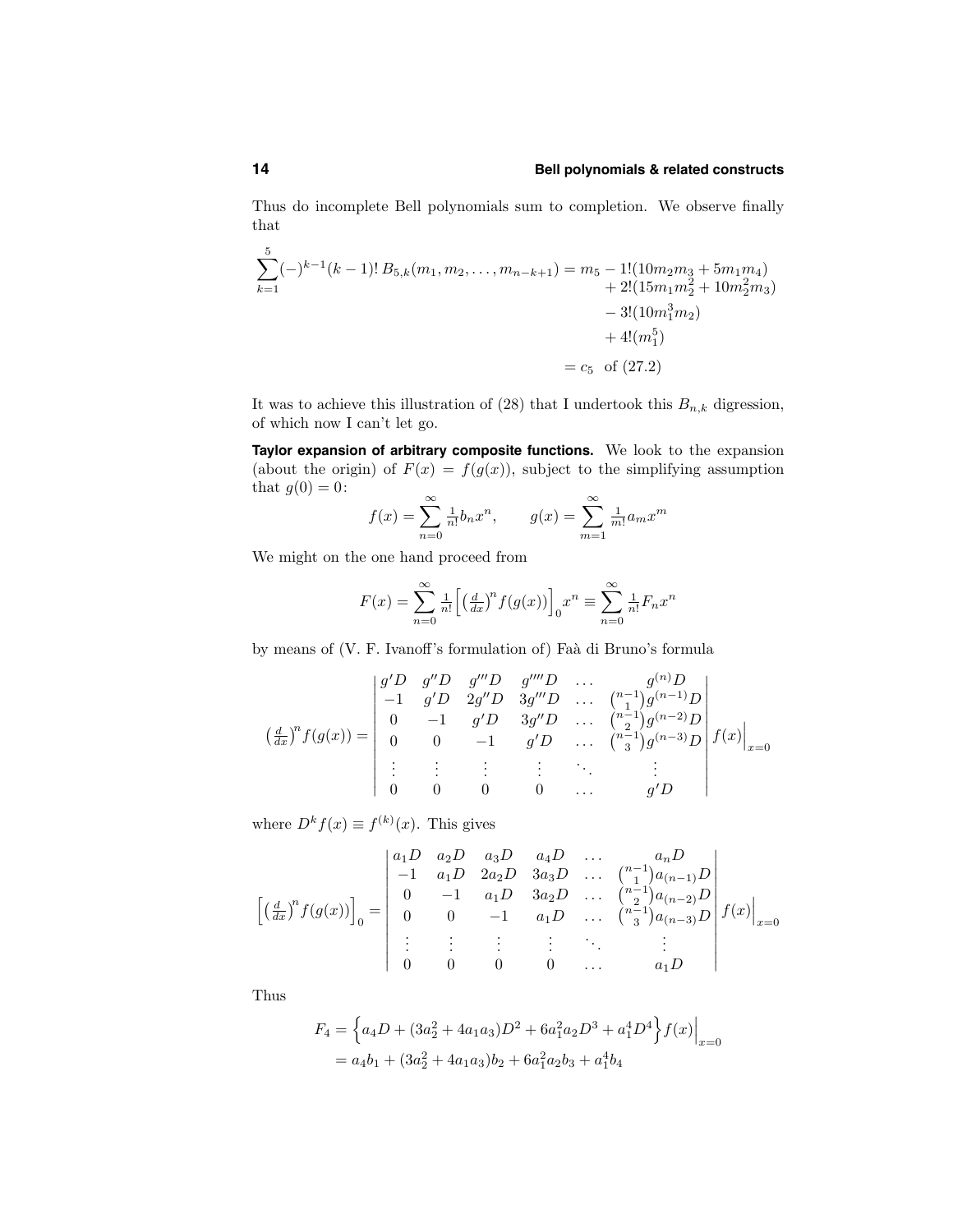#### **Taylor expansion of composite functions 15**

Similarly

$$
F_3 = a_3b_1 + 3a_1^2a_2b_2 + a_1^3b_3
$$
  
\n
$$
F_2 = a_2b_1 + a_1^2b_2
$$
  
\n
$$
F_1 = a_1b_1
$$
  
\n
$$
F_0 = b_0
$$

so in  $4^{\text{th}}$  order

$$
f(g(x)) = b_0 + a_1b_1x + \frac{1}{2!}[a_2b_1 + a_1^2b_2]x^2 + \frac{1}{3!}[a_3b_1 + 3a_1^2a_2b_2 + a_1^3b_3]x^3
$$
  
+ 
$$
\frac{1}{4!}[a_4b_1 + (3a_2^2 + 4a_1a_3)b_2 + 6a_1^2a_2b_3 + a_1^4b_4]x^4 + \cdots
$$
 (31)

This is precisely the result produced by the command Series  $[f(g(x)), \{x, 0, 4\}]$ .

But we might, on the other hand, proceed from

$$
F(x) = \sum_{k=0}^{\infty} \frac{1}{k!} b_k [g(x)]^k
$$
  
\n
$$
\frac{1}{k!} [g(x)]^k = \sum_{n=k}^{\infty} \frac{1}{n!} \left[ \frac{1}{k!} (\frac{d}{dx})^n [g(x)]^k \right]_0 x^n
$$
  
\n
$$
= \sum_{n=0}^{\infty} \frac{1}{n!} B_{n,k}(a_1, a_2, \dots, a_{n-k+1}) x^n
$$
  
\n
$$
= \sum_{n=0}^{\infty} \frac{1}{n!} \left\{ \sum_{k=0}^n b_k B_{n,k}(a_1, a_2, \dots, a_{n-k+1}) \right\} x^n
$$
  
\n
$$
= \sum_{n=0}^{\infty} \frac{1}{n!} F_n x^n
$$
\n(32)

Taking  $B_{n,k}$  values from page 12, we again recover (31).

The incomplete Bell polynomials are doubly-indexed objects, so invite interpretaton/display as elements of an infinite-dimensional square **Bell matrix**

|  |                                                                                                                                                                                                                                                |                               |          | 0         |              |
|--|------------------------------------------------------------------------------------------------------------------------------------------------------------------------------------------------------------------------------------------------|-------------------------------|----------|-----------|--------------|
|  | $\left( \begin{array}{ccccccccc} & & & & & & 0 & & \dots \\ 0 & B_{1,1} & 0 & 0 & & \dots \\ 0 & B_{2,1} & B_{2,2} & 0 & & \dots \\ & & B_{3,1} & B_{3,2} & B_{3,3} & \dots & \dots \\ & & & & \vdots & \vdots & & \vdots \end{array} \right)$ |                               |          |           | $\sim$ $\pm$ |
|  |                                                                                                                                                                                                                                                | $B_{n,1}$ $B_{n,2}$ $B_{n,3}$ | $\cdots$ | $B_{n,n}$ |              |
|  |                                                                                                                                                                                                                                                |                               |          |           |              |

where the 0's (except for those in the leading column) are artifacts of the condition  $g(0) = 0$ . By (30), the elements on the  $n<sup>th</sup>$  row sum to  $B_n(a_1, \ldots, a_n)$ .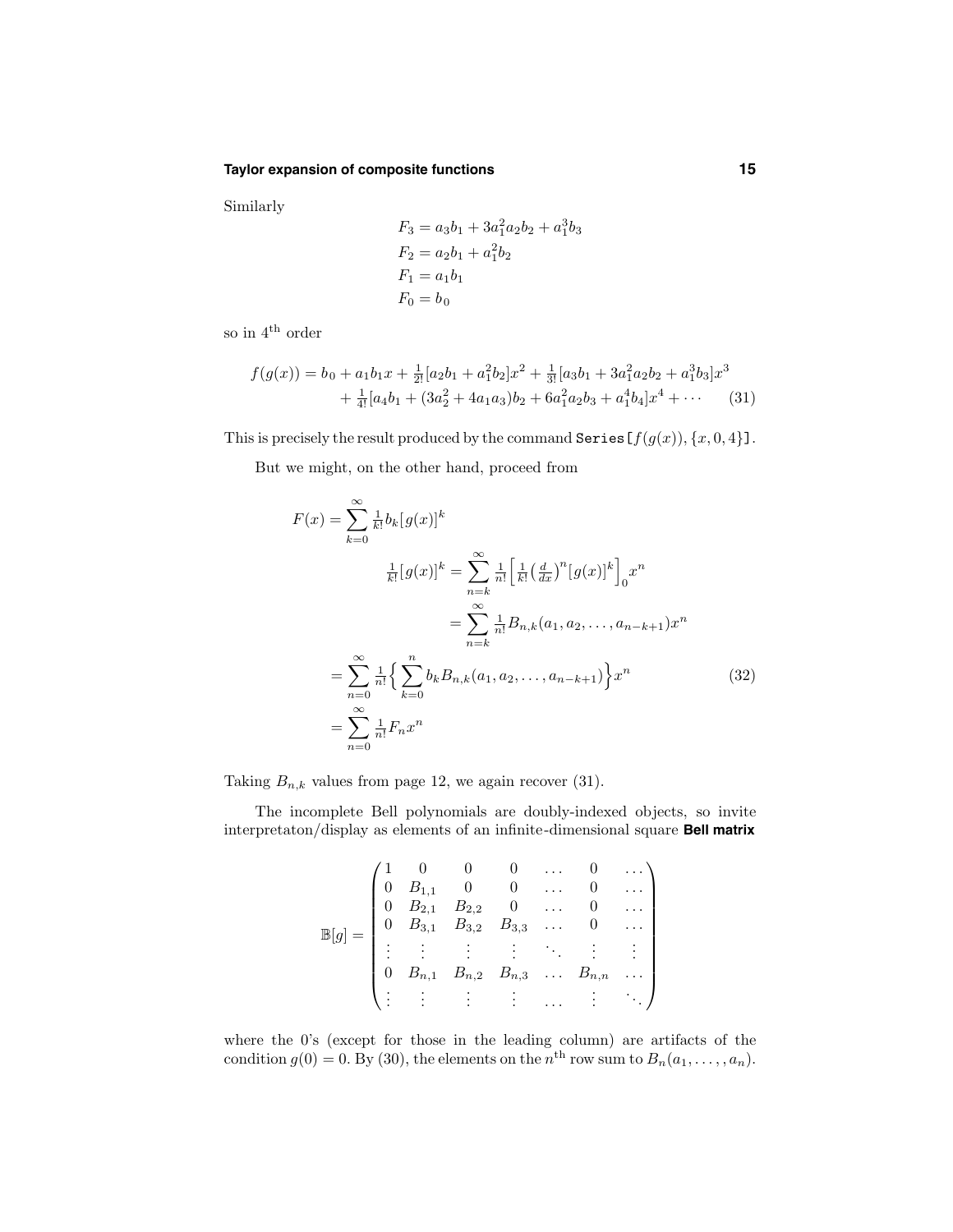Standad notational conventions make it more convenient/natural to in place of (32) write

$$
F(x) = \sum_{n=0}^{\infty} \left\{ \sum_{k=0}^{n} b_k C_{k,n}(a_1, a_2, \dots, a_{n-k+1}) \right\} x^n
$$

$$
C_{k,n} = B_{n,k}
$$

and in place of the Bell matrix to introduce the **Carleman matrix**<sup>10</sup>

$$
\mathbb{M}[g] = \begin{pmatrix}\n1 & 0 & 0 & 0 & \dots & 0 & \dots \\
0 & C_{1,1} & C_{1,2} & C_{1,3} & \dots & C_{1,n} & \dots \\
0 & 0 & C_{2,2} & C_{2,3} & \dots & C_{2,n} & \dots \\
0 & 0 & 0 & C_{3,3} & \dots & C_{3,n} & \dots \\
\vdots & \vdots & \vdots & \vdots & \ddots & \vdots & \vdots \\
0 & 0 & 0 & 0 & \dots & C_{n,n} & \dots \\
\vdots & \vdots & \vdots & \vdots & \vdots & \ddots\n\end{pmatrix}
$$

Writing

$$
\boldsymbol{x} = \begin{pmatrix} 1 \\ x \\ x^2 \\ x^3 \\ \vdots \end{pmatrix}
$$

we in this notation have

$$
\mathbb{M}[g] \mathbf{x} = \text{Taylor expansion of } \mathbf{g}(x) \equiv \begin{pmatrix} 1 \\ [g(x)]^1 \\ [g(x)]^2 \\ [g(x)]^3 \\ \vdots \end{pmatrix}
$$

and so have—again in agreement with (31)—

Expansion of 
$$
F(x) \equiv f(g(x)) = \mathbf{b}^{\mathsf{T}} \mathbf{g}(x) = \mathbf{b}^{\mathsf{T}} \mathbb{M}[g] \mathbf{x}
$$

where  $\boldsymbol{b}^{\text{T}} = (\frac{1}{0!}b_0, \frac{1}{1!}b_1, \frac{1}{2!}b_2, \frac{1}{3!}b_3, \dots)$ . If

$$
e(x) = \sum_{n=0}^{\infty} \frac{1}{n!} c_n x^n, \qquad f(x) = \sum_{m=1}^{\infty} \frac{1}{m!} b_m x^m, \qquad g(x) = \sum_{m=1}^{\infty} \frac{1}{m!} a_m x^m
$$

then that same line of argument gives

$$
e(f(g(x))) = \mathbf{e}^{\scriptscriptstyle{\mathsf{T}}}\mathbb{M}[f]\mathbb{M}[g]\mathbf{x}
$$

<sup>10</sup> Torsten Carlman (1892–1949) was a Swedish mathematician who made important contributions also to fundamental physics (ergodic theory, kinetic theory of gases).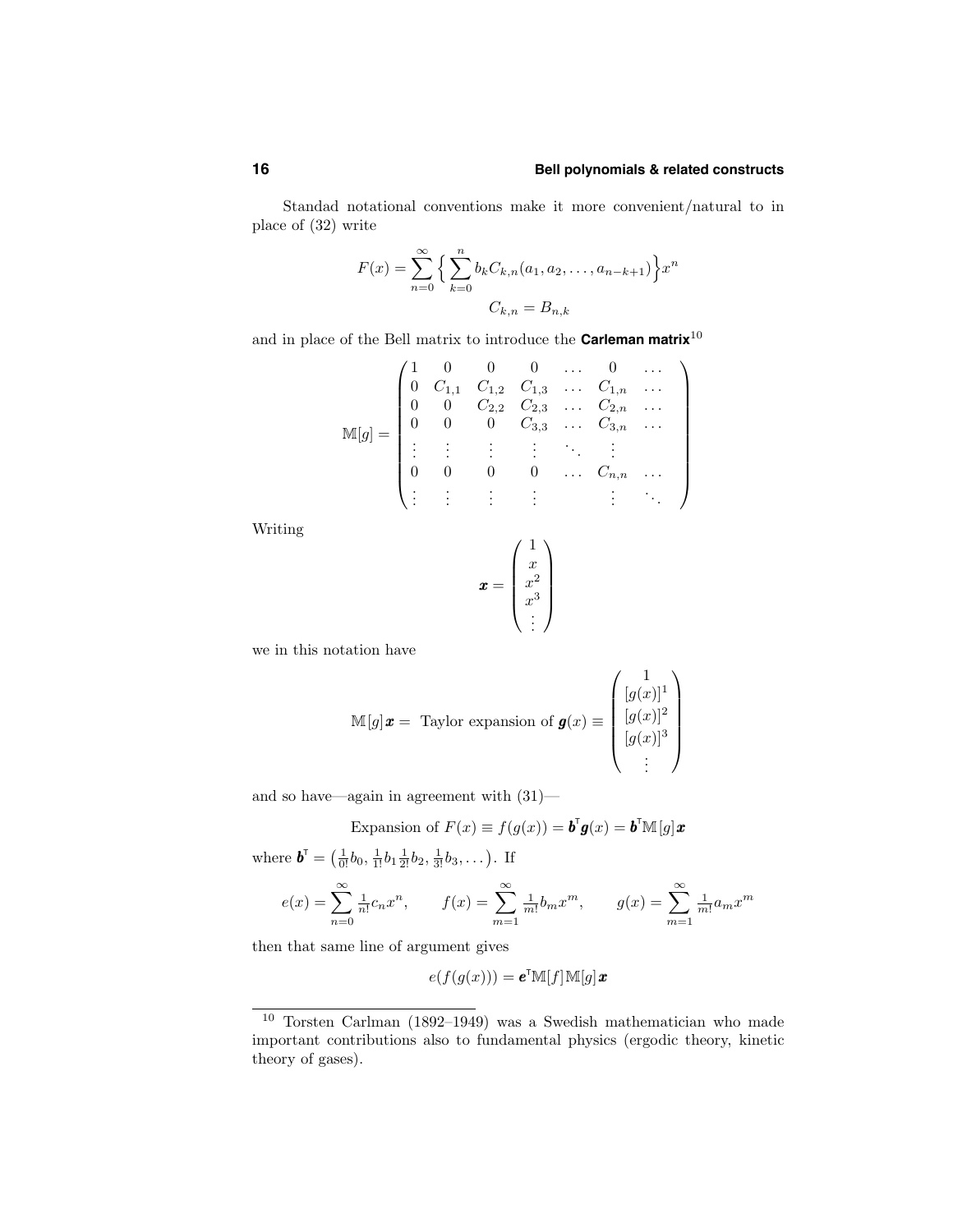#### **Application to quantum perturbation theory 17**

**Perturbed energy spectra of simple quantum systems.** Nearly twenty years ago I described in a series of three papers<sup>10</sup> how formulae of the type

$$
E_n(\lambda) = E_{n,0} + \lambda E_{n,1} + \lambda^2 E_{n,2} + \cdots
$$

could be constructed (and carried to high order) without the usual reference<sup>11</sup> to perturbed eigenfunctions  $|n\rangle = |n,0\rangle + \lambda |n,1\rangle + \lambda^2 |n,2\rangle + \cdots$ , which are tedious to develop, and usually of no physical interest. Earlier experience<sup>4</sup> made me aware as I wrote that Bell polynomials lurked in the wings, but did not pursue that connection. Which is what I propose to do here.

We study systems of the form  $H = H_0 + \lambda V$ , which in finite-dimensional cases are described by hermitian matrices  $\mathbb{H} = \mathbb{H}_0 + \lambda \mathbb{V}$ , where in the unperturbed basis  $\mathbb{H}_0$  is diagonal. We will assume the unperturbed spectrum to be nondegenerate.

#### simple determinental approaches

In the 2-dimensional case we seek the solutions  ${E_1, E_2}$  of the quadratic chacteristic polynomial

$$
\det\left[\begin{pmatrix} e_1 & 0\\ 0 & e_2 \end{pmatrix} + \lambda \begin{pmatrix} v_{11} & v_{12} \\ v_{21} & v_{22} \end{pmatrix} - w \begin{pmatrix} 1 & 0\\ 0 & 1 \end{pmatrix} \right] = 0 \tag{33}
$$

which are

$$
w = \frac{1}{2} \left\{ \left[ e_1 + e_2 + \lambda (v_{11} + v_{22}) \right] + \left[ \left[ e_1 + e_2 + \lambda (v_{11} + v_{22}) \right]^2 \right] + 4 \left[ e_1 e_2 + \lambda (e_1 v_{22} + e_2 v_{11}) + \lambda^2 (v_{11} v_{22} - v_{12} v_{21}) \right] \right\}^{\frac{1}{2}}
$$

Expansion in powers of  $\lambda$  gives

$$
w = \begin{cases} e_1 + \lambda v_{11} + \lambda^2 \frac{v_{12}v_{21}}{e_1 - e_2} - \lambda^3 \frac{v_{12}v_{21}(v_{11} - v_{22})}{(e_1 - e_2)^2} + \cdots \\ e_2 + \lambda v_{22} - \lambda^2 \frac{v_{12}v_{21}}{e_1 - e_2} + \lambda^3 \frac{v_{12}v_{21}(v_{11} - v_{22})}{(e_1 - e_2)^2} + \cdots \end{cases}
$$
(34)

This simple argument has led to results that already capture characteristic

<sup>&</sup>lt;sup>10</sup> [1] "Perturbed spectra without (it says here) pain," (April, 2000);

<sup>[</sup>2] "Higher-order spectral perturbation by a new determinental method," (September, 2000);

<sup>[</sup>3] "Stark essentials of the determinental approach to time-independent spectral perturbation theory," (October, 2000).

<sup>11</sup> See, for example, David Griffith & Darrell Schroeter, Introduction to Quantum Mechanics (3rd edition, 2018), pages 279–285.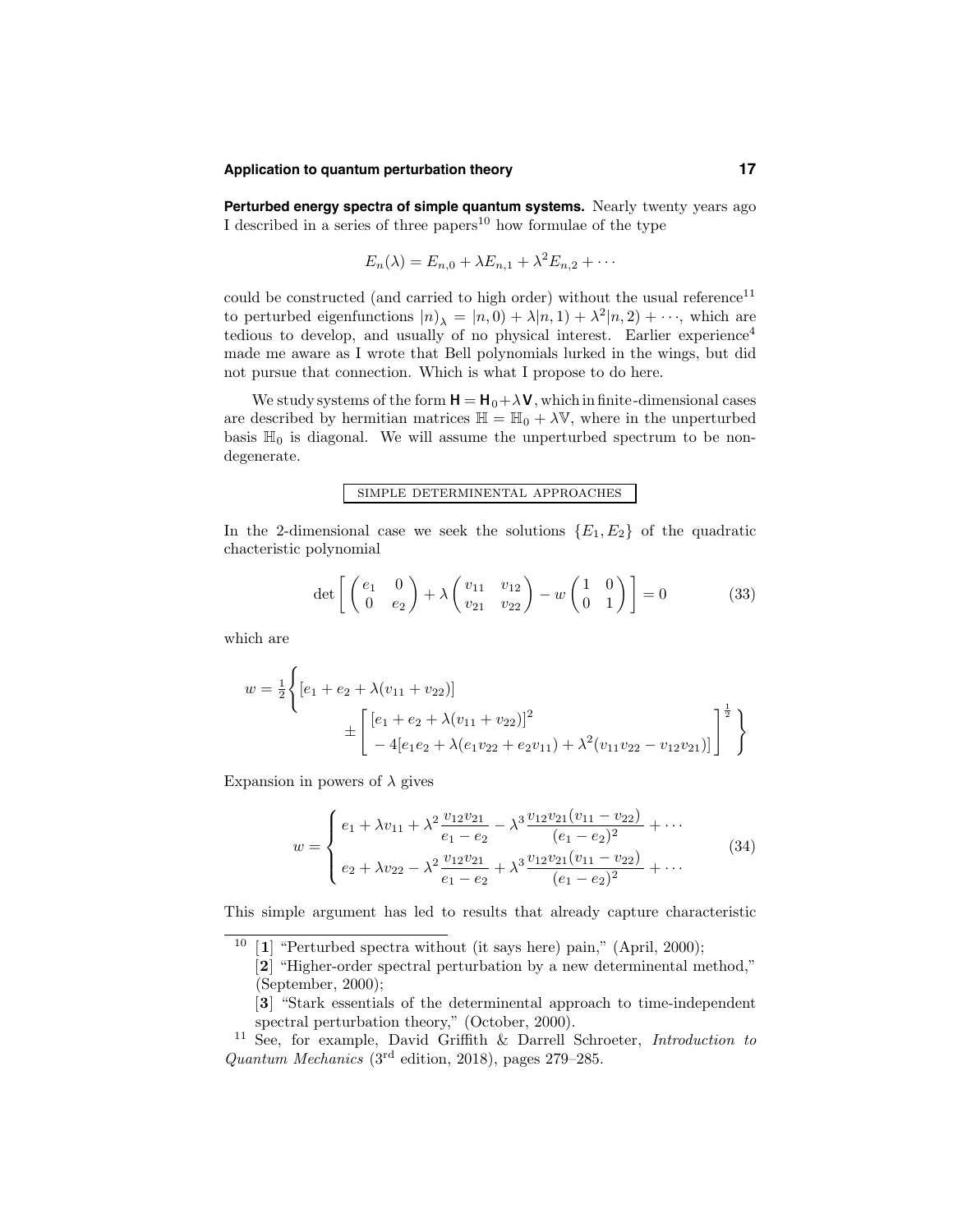features of the general case, but suffers from the defect that it is inapplicable to higher-dimensional systems, for it requires one to construct symbolic descriptions of the roots of polynomials of ascending degree, which is awkward for cubics and quartics, and impossible for degree (dimension)  $n \geq 5$ .

To circumvent this difficulty we at (33) write  $w_0 + \lambda w_1 + \lambda^2 w_2 + \lambda^3 w_3 + \cdots$ in place of  $w$  and by expansion obtain an equation of the form

$$
W(w_0) + \lambda W(w_0, w_1) + \lambda^2 W(w_0, w_1, w_2)
$$
  
+  $\lambda^3 W(w_0, w_1, w_2, w_3)$   
+  $\lambda^4 W(w_0, w_1, w_2, w_3, w_4) + \cdots 0$  (35)

with

$$
W(w_0) = e_1e_2 - (e_1 + e_2)w_0 + w_0^2 = (w_0 - e_1)(w_0 - e_2)
$$
  
\n
$$
W(w_0, w_1) = e_1v_{22} + e_2v_{11} - (v_{11} + v_{22})w_0 - (e_1 + e_2)w_1 + 2w_0w_1
$$
  
\n
$$
W(w_0, w_1, w_2) = (v_{11}v_{22} - v_{12}v_{21}) - (v_{11} + v_{22})w_1 + w_1^2
$$
  
\n
$$
- (e_1 + e_2)w_2 + 2w_0w_2
$$
  
\n
$$
W(w_0, w_1, w_2, w_3) = -(v_{11} + v_{22})w_2 + 2w_1w_2 - (e_1 + e_2)w_3 + 2w_0w_3
$$
  
\n
$$
\vdots
$$

From

$$
W(w_0) = 0 \quad \Longrightarrow \quad w_0 = e_1 \text{ else } w_0 = e_2
$$

the argument is seen to have bifurcated. Pick a branch by (say) setting  $w_0 = e_1$ . Then, proceeding recursively,

$$
W(w_0, w_1) = 0 \implies w_1 = v_{11}
$$
  

$$
W(w_0, w_1, w_2) = 0 \implies w_2 = \frac{v_{12}v_{21}}{e_1 - e_2}
$$
  

$$
W(w_0, w_1, w_2, w_3) = 0 \implies w_3 = -\frac{v_{12}v_{21}(v_{11} - v_{22})}{(e_1 - e_2)^2}
$$

—in precise agreement with  $(34)$ . Simple *Mathematica* commands permit the argument very easily to be carried to much higher order. No polynomials of high degree are encountered, except trivially in  $0<sup>th</sup>$  order; at each iteration the unknown enters linearly. And the argument works in any dimension. The method is susceptible only to the criticism that it leads to results in which the components of V are not packaged in natural (unitarily invariant) ways.

### belly determinental methods

We look first to how Bell polynomials enter into the discussion. We have interest in the (perturbed) roots of the the polynomial  $\det(w\mathbb{I} - \mathbb{H}) : \mathbb{H} = \mathbb{H}_0 + \lambda \mathbb{V}$ . In the n-dimensional case we have

$$
\det(w\mathbb{I} - \mathbb{H}) = w^n \det(\mathbb{I} - x\mathbb{H}) \quad : \quad x \equiv w^{-1}
$$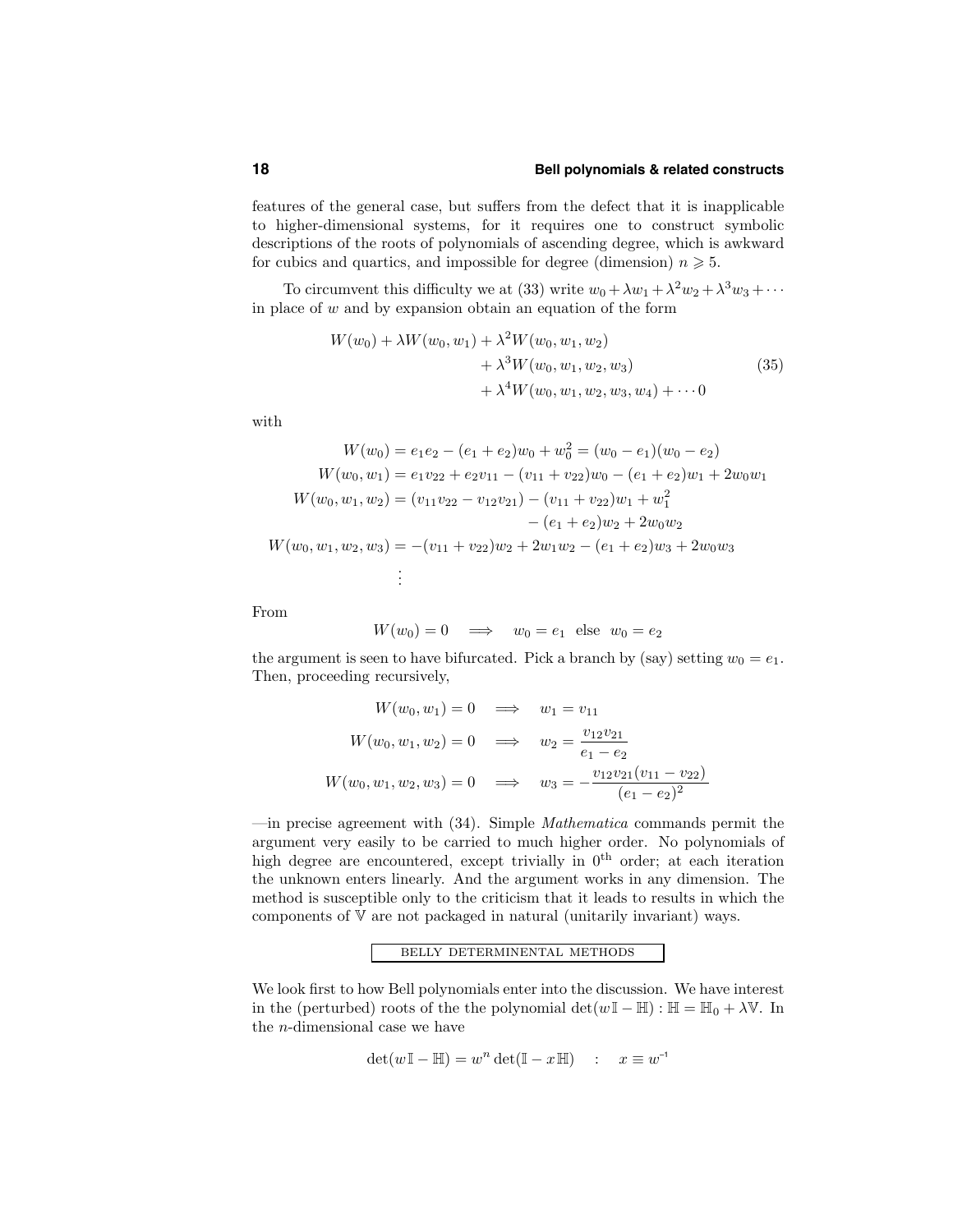# **Application to quantum perturbation theory 19**

and—as was remarked already at  $(1)$ —

$$
det(\mathbb{I} - x \mathbb{H}) = exp \{ tr \log(\mathbb{I} - x \mathbb{H}) \}
$$
  
= exp \{ -T<sub>1</sub>x -  $\frac{1}{2}$ T<sub>2</sub>x<sup>2</sup> -  $\frac{1}{3}$ T<sub>3</sub>x<sup>3</sup> -  $\frac{1}{4}$ T<sub>4</sub>x<sup>4</sup> - ...}

where again,  $T_k = \text{tr} \mathbb{H}^k$ . But it was seen at (15) that

$$
\exp \left\{ b_1 x + \frac{1}{2!} b_2 x^2 + \frac{1}{3!} b_3 x^3 + \frac{1}{4!} b_4 x^4 + \cdots \right\} = 1 + \frac{1}{1!} B_1(b_1) x^1
$$
  
+  $\frac{1}{2!} B_2(b_1, b_2) x^2$   
+  $\frac{1}{3!} B_3(b_1, b_2, b_3) x^3$   
+  $\frac{1}{4!} B_4(b_1, b_2, b_3, b_4) x^4$ 

so setting

$$
b_1 = -T_1, b_2 = -T_2, b_3 = -2!T_3, \dots, b_k = -(k-1)!T_k, \dots
$$

we have

$$
det(\mathbb{I} - x\mathbb{H}) = 1 + \frac{1}{1!}B_1(-T_1)x^1
$$
  
+  $\frac{1}{2!}B_2(-T_1, -T_2)x^2$   
+  $\frac{1}{3!}B_3(-T_1, -T_2, -2T_3)x^3$   
+  $\frac{1}{4!}B_4(-T_1, -T_2, -2T_3, -3T_4)x^4$ 

which (by the Cayley-Hamilton theorem) terminates at order=dimension  $n$ , giving

$$
\det(w\mathbb{I} - \mathbb{H}) = w^n + \frac{1}{1!}B_1(-T_1)w^{n-1} + \frac{1}{2!}B_2(-T_1, -T_2)w^{n-2} + \frac{1}{3!}B_3(-T_1, -T_2, -2T_3)w^{n-3} + \frac{1}{4!}B_4(-T_1, -T_2, -2T_3, -3T_4)w^{n-4} \vdots + \frac{1}{n!}B_n(-T_1, -T_2, -2T_3, \dots, -(n-1)T_n)w^0 = 0
$$
\n(36)

In the 2-dimensional case this—by (16)—gives

$$
\det(w \mathbb{I} - \mathbb{H}) = w^2 - T_1 w + \frac{1}{2!} (T_1^2 - T_2)
$$
\n(37.2)

When we make the replacement  $w \to w_0 + \lambda w_1 + \lambda^2 w_2 + \lambda^3 w_3 + \cdots$  and expand in powers of  $\lambda$  we recover (34), and so are led recursively back again to the familiar results.

It is important to note that (37.2) pertains only to 2-state systems. For 3-state systems, bring  $B_3(a_1, a_2, a_3) = a_1^3 + 3a_1a_2 + a_3$  to (35) and obtain

$$
\det(w \mathbb{I} - \mathbb{H}) = w^3 - T_1 w^2 + \frac{1}{2!} (T_1^2 - T_2) w + \frac{1}{3!} (-T_1^3 + 3T_1 T_2 - 2T_3) \tag{37.3}
$$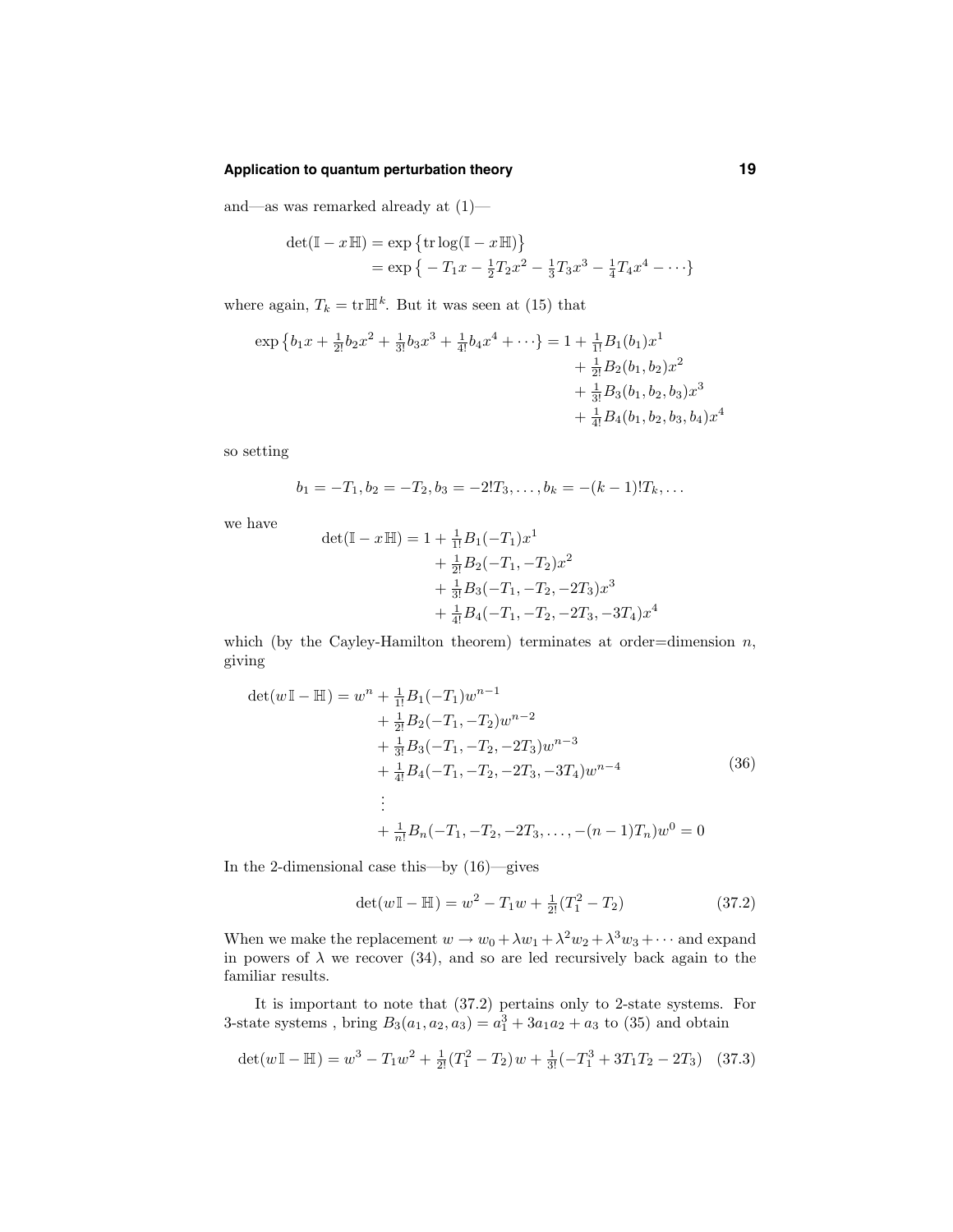Such expressions are assembled from powers of traces of powers of  $\mathbb{H} = \mathbb{H}_0 + \lambda \mathbb{V}$ . From fundamental properties if the trace

$$
tr(\mathbb{X} + \mathbb{Y}) = tr\mathbb{X} + tr\mathbb{Y}, \qquad tr\mathbb{X}\mathbb{Y} = tr\mathbb{Y}\mathbb{X}
$$

one has

$$
tr(\mathbb{X} + \mathbb{Y})^2 = tr(\mathbb{X}\mathbb{X} + \mathbb{X}\mathbb{Y} + \mathbb{Y}\mathbb{X} + \mathbb{Y}\mathbb{Y}) = tr\mathbb{X}^2 + 2tr\mathbb{X}\mathbb{Y} + tr\mathbb{Y}^2
$$

and more generally

$$
\operatorname{tr}(\mathbb{X} + \mathbb{Y})^n = \sum_{k=0}^n \binom{n}{k} \operatorname{tr}(\mathbb{X}^{n-k} \mathbb{Y}^k)
$$

even when  $X$  and  $Y$  fail to commute. In particular, we have

$$
\operatorname{tr} \mathbb{H}^n = \operatorname{tr} (\mathbb{H}_0 + \lambda \mathbb{V})^n = \sum_{k=0}^n \binom{n}{k} \operatorname{tr} (\mathbb{H}_0^{n-k} \mathbb{V}^k) \lambda^k
$$

which could be used to develop the explicit  $\lambda$ -dependence of the expressions that appear on the right side of (37). But the result after the replacement  $w \rightarrow$  $w_0 + \lambda w_1 + \lambda^2 w_2 + \lambda^3 w_3 + \cdots$  is an ugly (unitarily invariant) mess. And ultimately useless, since our objective is to construct a description of the perturbed roots of  $\det(w\mathbb{I} - \mathbb{H}) = 0$ , and to that end must sooner or later (better sooner than later) abandon trace-wise formalism in favor of the element-wise formalism encountered already on page 18, allowing all of the complicated details to remain hidden in the mind of Mathematica.

In short: the Bell-based equations (36) have led efficiently to construction of equations of the form (37), but are otherwise of no practical utility.

**Integer/set partitions, multinomial coefficients & Bell.** All of the ingredients in that cocktail have played roles in the preceding discussion. I undertake here to make explicit, by means of examples, their interconnections.

In the expanded product

$$
(a+b+c)^4 = (a^4+b^4+c^4) + 4(a^3b+a^3c+ab^3+b^3c+ac^3+bc^3) + 6(a^2b^2+a^2b^2+b^2c^2) + 12(a^2bc+ab^2c+abc^2)
$$
 (38)

we encounter  $4^{th}$ -order terms of four types:  $\{x^4, x^3y, x^2y^2, x^2yz\}$ . Multinomial coefficients are defined

$$
\text{Multinomial } [n_1, n_2, \cdots, n_k] = \frac{(n_1 + n_2 + \cdots + n_k)!}{n_1! n_2! \cdots n_k!}
$$
\n
$$
= \# \text{Permutations } [a, a, \ldots, a, \underbrace{b, b, \ldots, b}_{n_2}, \cdots, \underbrace{s, s, \ldots, s}_{n_k}]
$$

where #Permutations refers to the number of *distinct* permutations of tne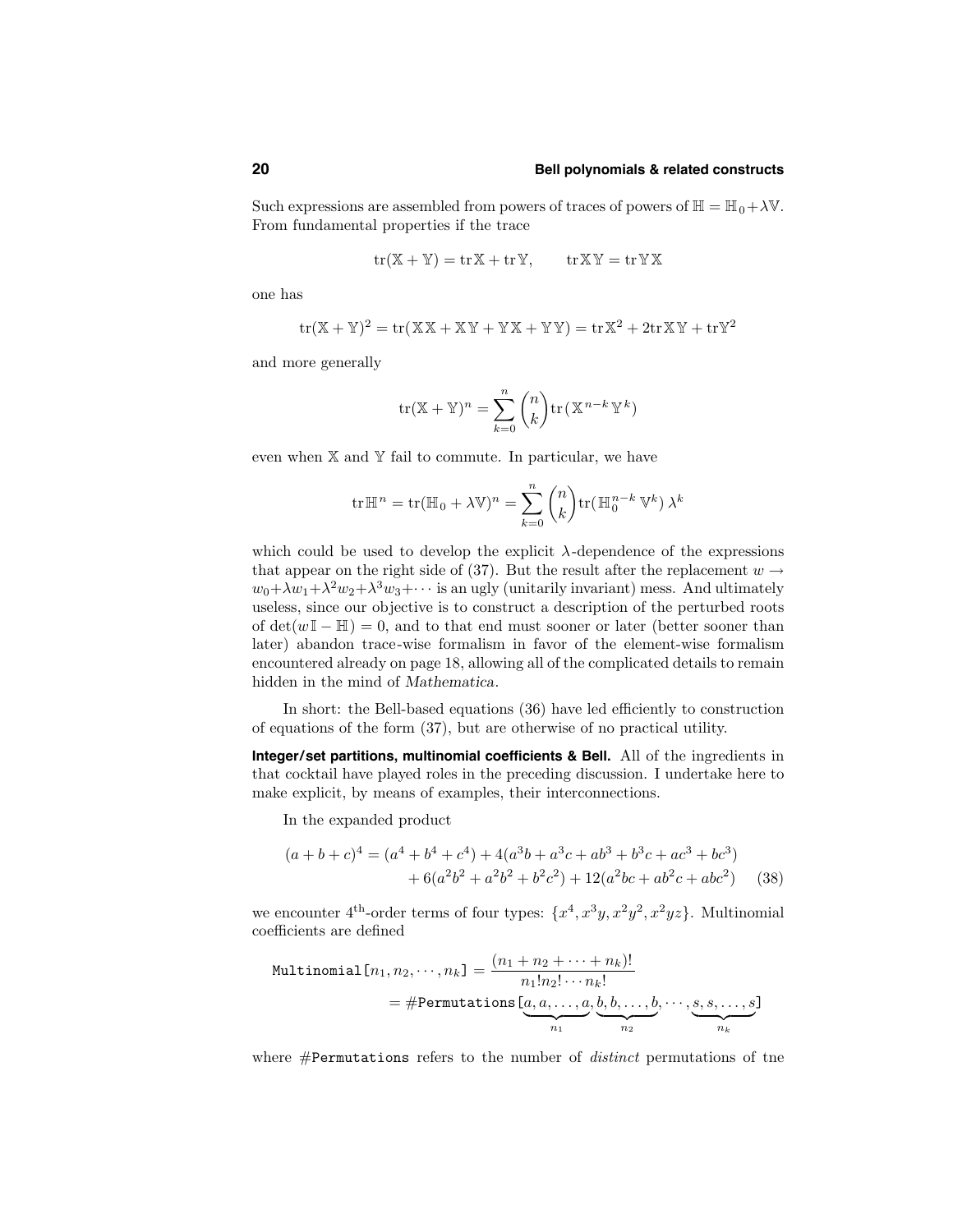### **Integer/set partitions, multinomial coefficients & Bell 21**

symbols in question. The coefficients in  $(38)$  are multinomial coefficients. Specifically,

```
terms of type x^4 have coefficient
                 Multinomial [1] = \text{\#Permutations}[x, x, x, x] = 1terms of type x^3y have coefficient
                 Multinomial[3, 1] = \text{\#Permutations}[x, x, x, y] = 4terms of type x^2y^2 have coefficient
                 Multinomial[2, 2] = \text{\#Permutations}[x, x, y, y] = 6terms of type x^2yz have coefficient
                 Multinomial[2, 1, 1] = \text{\#Permutations}[x, x, y, z] = 12
```
So much for the coefficients that appear in  $(a_1 + a_2 + \cdots + a_m)^N$ . How many terms appear in the expansion of such a product? Classify the terms

 $a_1^{n_1} a_2^{n_2} \cdots a_m^{n_m}$  :  $n_1 + n_2 + \cdots + n_m = N$ 

by the number of 0's that appear among the exponents, a number which ranges on  $\{0, 1, 2, \ldots, m-1\}$ . The exponents  $\{n_1, n_2, \ldots, n_m\}$  refer to a partition of N. A list of the partitions of N into p parts  $(p = 1, 2, \ldots, m)$  is produced by the command IntegerPartitions $[m, \{p\}]$ . Pad each such partition with enough  $0$ 's to produce  $m$ -element sets, and count the number of distinct permutations of each such set. I illustrate the procedure as it pertains to our example (38), where  $m = 3, N = 4$ :

```
# terms of type x^4:
            IntegerPartitions[4, \{1\}] \rightarrow \{4\}#Permutations[\{4, 0, 0\}] = 3# terms of types x^3y and x^2y^2:
            IntegerPartitions[4, {2}] \rightarrow {3, 1}, {2, 2}#Permutations[\{3, 1, 0\}] = 6#Permutations[\{2, 2, 0\}] = 3# terms of type x^2yz:
            IntegerPartitions[4, {3}] \rightarrow {2, 1, 1}#Permutations[\{2, 1, 1\}] = 3
```
We note that  $3 + 6 + 3 + 3 = 15$  is indeed the number of terms in (38).

Return now<sup>12</sup> to the ennumerative properties of Bell polynomials, looking specifically to the case

$$
B_{6,2}(a_1, a_2, a_3, a_4, a_5) = 6a_1a_5 + 15a_2a_4 + 10a_3^2 \tag{39}
$$

<sup>12</sup> See again page 13.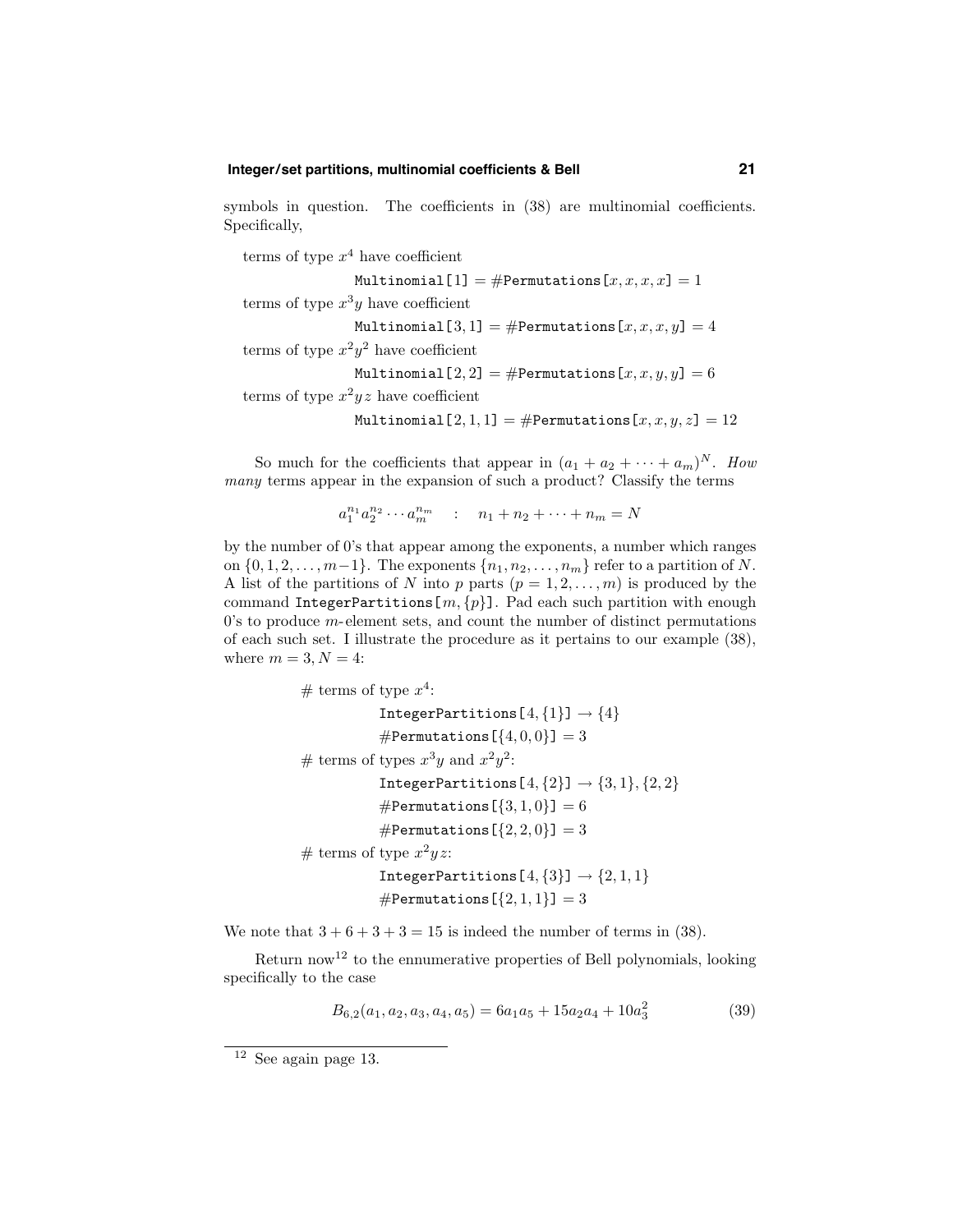that is produced by the command BellY $[6, 2, \{a_1, a_2, a_3, a_4, a_5\}]$ . From (39) we see that  $B_{6.2}$  is a multinomial of degree 6 in 5 variables. We are informed by Mathematica that Multinomial  $[n_1, n_2, \ldots, n_m]$  gives "the number of ways of partitioning  $N = n_1 + n_2 + \cdots + n_m$  into blocks of sizes  $\{n_1, n_2, \ldots, n_m\}$ ," in short: that multinomial coefficients ennumerate set partitions. Looking in this light to the  $B_{6,2}$  of (39), we find that

$$
\texttt{Multinomial}[1,5] = 6
$$
\n
$$
\texttt{Multinomial}[2,4] = 15
$$

as anticipated, but

$$
\mathtt{Multinomial}\left[3,3\right]=20
$$

which is twice the anticipated 10. To see how that comes about (what went wrong) we list the set partitions in question:

SetPartitions [1,5] = 
$$
\begin{cases} (a)(bbbb) & \# = 1 \times 1 \\ (b)(abbbb) & \# = 1 \times 5 \end{cases}
$$
Total = 6

where  $\langle \bullet \rangle \equiv$  "all permutations of  $\bullet$ ". Similarly

SetPartitions [2,4] = 
$$
\begin{cases} (aa)(bbbb) & # = 1 \times 1 \\ \langle ab \rangle \langle abbb \rangle & # = 2 \times 4 \\ (bb) \langle aabb \rangle & # = 1 \times 6 \end{cases}
$$
Total = 15

and

SetPartitions [3,3] =   
\n
$$
\begin{cases}\n(aaa)(bbb) & # = 1 \times 1 \\
\langle aab \rangle \langle abb \rangle & # = 3 \times 3 \\
\langle abb \rangle \langle aab \rangle & # = 3 \times 3 \\
(bbb)(aaa) & # = 1 \times 1\n\end{cases}
$$
\nTotal = 20

But here the last pair of set partitions is redundant with (a mere reordering of) the first pair, so the 20 reduces to 10 when we speak of distinct set partitions.

 $B_{n,k}$  inherits its terms from IntegerPartitions[n, {k}], the respective partitions of *n* into *k* parts, where  $k = 1, 2, ..., n$ . So

 $B_{n,k}$  is a sum of #IntegerPartitions[ $n, \{k\}$ ] many terms

It is instructive from several points of view to look to the case

$$
B_{8,5}(a_1, a_2, a_3, a_4) = 70a_1^4a_4 + 560a_1^3a_2a_3 + 420a_1^2a_2^3 \tag{40}
$$

which springs from

$$
\text{IntegerPartitions} \left[8, \{5\}\right] = \left\{\begin{aligned} \{1,1,1,1,4\} \\ \{1,1,1,2,3\} \\ \{1,1,2,2,2\} \end{aligned}\right.
$$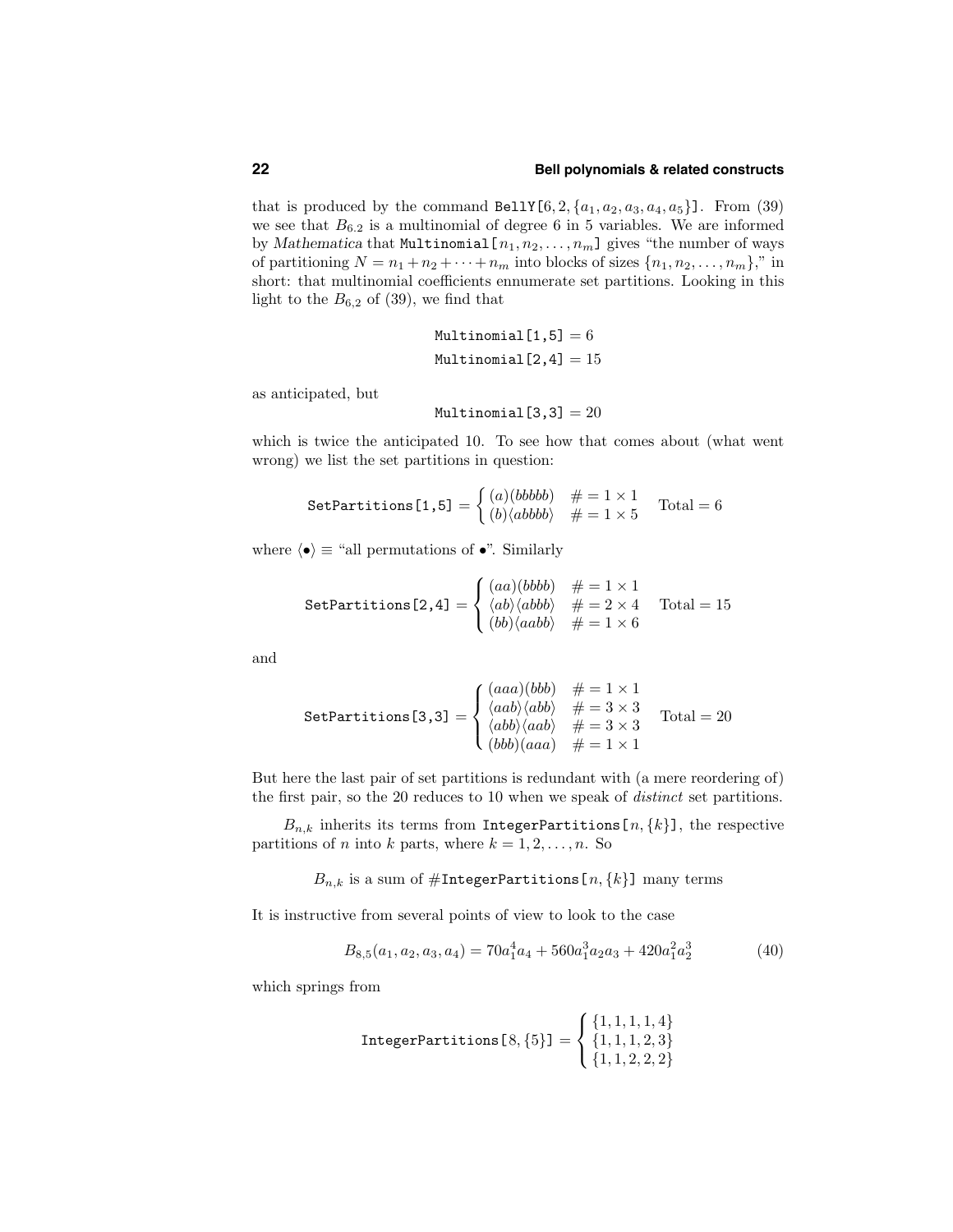#### **Some Bell-inspired quantum dynamical remarks 23**

There are 3 such partitions, so  $B_{8,5}$  is a sum of 3 terms. We have

Multinomial $[1,1,1,1,4] = 1680$ 

and observe that

$$
\frac{1680}{(\text{number of 1-repeats})!} = \frac{1680}{4!} = 70
$$

Similarly

Multiplying 
$$
1, 1, 1, 2, 3
$$
 = 3360  
\n
$$
\frac{3360}{(\text{number of 1-repeats})!} = \frac{3360}{3!} = 560
$$

and

Multinomial[1, 1, 2, 2, 2] = 5040

\n(number of 1-repeats)!(number of 2-repeats)!

\n
$$
= \frac{3360}{2!3!} = 420
$$

Thus have we recovered the coefficients that appear in (40) and—more generally —demonstrated how number of distinct set partitions can be extracted from multinomial coefficients. We have, moreover, shown how incomplete Bell polynomials  $B_{n,k}(\boldsymbol{a})$  can be constructed ab initio, without recourse to the BellY command. This construction shows why  $B_{n,k}(\mathbf{a})$  is homogenious of degree k and on which of the variables  $\mathbf{a} = \{a_1, a_2, \ldots, a_n\}$  each of its terms depends. From

$$
\text{IntegerPartitions} \texttt{[}n \texttt{]} = \bigcup_{k=1}^{n} \texttt{IntegerPartitions} \texttt{[}n,\{k\} \texttt{]}
$$

we recover (30), and see why  $B_n(\mathbf{a})$  is a sum of  $p(n)$  terms.

**Some Bell-inspired quantum dynamicalremarks.** Byway of orientation: Quantum kinematics springs (in the Schrödinger picture) from the assumption that the motion of states  $|\psi\rangle$  is linear and norm-preserving; in short, unitary:

$$
|\psi)_0 \longrightarrow |\psi)_t = \mathbf{U}(t)|\psi)_0 \quad : \quad \mathbf{U}^+(t)\mathbf{U}(t) = \mathbf{I}
$$

Writing  $\partial \equiv \frac{d}{dt}$ , and **U** for  $\mathbf{U}(t)$ ,  $|\psi\rangle$  for  $|\psi\rangle_t$  when no confusion can result, we have

$$
\partial |\psi\rangle_t = (\partial \mathbf{U}) \mathbf{U}^+ |\psi\rangle_t \tag{41.1}
$$

From  $\partial(\mathbf{U}\mathbf{U}^+) = (\partial \mathbf{U})\mathbf{U}^+ + \mathbf{U}(\partial \mathbf{U}^+) = (\partial \mathbf{U})\mathbf{U}^+ + [(\partial \mathbf{U})\mathbf{U}^+]^+ = \partial \mathbf{I} = \mathbf{0}$  we see that  $(\partial \mathbf{U})\mathbf{U}^+$  is antiself-adjoint (the negative of its adjoint). Therefore

$$
i(\partial \mathbf{U})\mathbf{U}^{+} \equiv \mathbf{K}(t) \text{ is self-adjoint} \tag{41.2}
$$

and (41.1) assumes the form

$$
i\partial|\psi\rangle = \mathbf{K}(t)|\psi\rangle
$$
 equivalently  $i\partial(\psi) = -(\psi|\mathbf{K}(t))$  (41.3)

Observables are represented by self-adjoint operators A, the construction of which typically isn't—but in the general case might be—time-dependent. Fundamental to the theory is the assumption that observables reveal themselves only via their statistical properties, principally their expectation values

$$
\langle \mathbf{A} \rangle_{\psi} \equiv (\psi | \mathbf{A} | \psi) \tag{41.4}
$$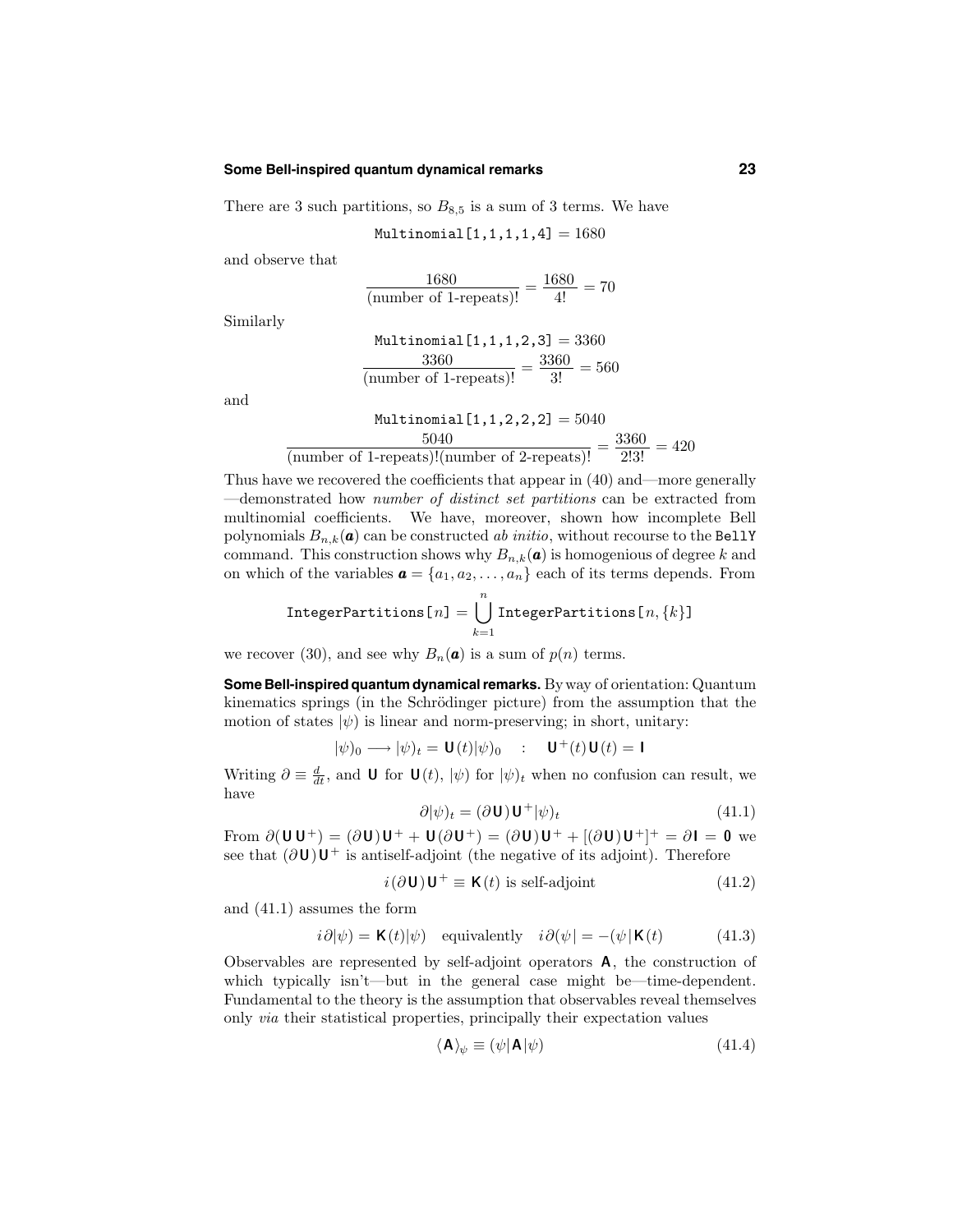To describe differentially the kinematic motion of expectation values, we have

$$
\partial \langle \mathbf{A} \rangle_{\psi} = i(\psi | \mathbf{K} \mathbf{A} | \psi) - i(\psi | \mathbf{A} \mathbf{K} | \psi) + (\psi | \partial \mathbf{A} | \psi)
$$
  
=  $(\psi | i[\mathbf{K}, \mathbf{A}] | \psi) + (\psi | \partial \mathbf{A} | \psi)$  (41.5)  
=  $(\psi | i[\mathbf{K}, \mathbf{A}] | \psi)$  for time-independent observables

where  $[K, A]$  denotes the commutator  $KA - AK$ . The integrated motion is described (her again  **and we assume**  $\partial **A** = **0**$ **)** 

$$
\langle \mathbf{A} \rangle_{\psi}(t) = (\psi_0 | \mathbf{U}^+ \mathbf{A} \mathbf{U} | \psi_0)
$$
\n(41.6)

which in the SCHRÖDINGER PICTURE we attribute to

$$
|\psi\rangle_0 \longrightarrow |\psi\rangle_t = \mathbf{U}|\psi\rangle_0
$$
  
\n
$$
\mathbf{A}_0 \longrightarrow \mathbf{A}_t = \mathbf{A}_0
$$
 (41.71)

and in the HEISENBERG PICTURE to

$$
|\psi|_{0} \longrightarrow |\psi|_{t} = |\psi|_{0}
$$
  
\n
$$
\mathbf{A}_{0} \longrightarrow \mathbf{A}_{t} = \mathbf{U}^{+} \mathbf{A}_{0} \mathbf{U}
$$
\n(41.72)

In the former the burden of motion is born entirely by the state, in the latter entirely by the observable. There exist, however, an infinitude of intermediate pictures in which the burden is shared. Writing

$$
\langle \mathbf{A} \rangle_{\psi}(t) = (\psi_0 | \mathbf{U}^+ \mathbf{W} \cdot \mathbf{W}^+ \mathbf{A} \mathbf{W} \cdot \mathbf{W}^+ \mathbf{U} | \psi_0)
$$

where  $\mathbf{W}(t)$  is an arbitrarily time-dependent unitary operator, we have

$$
|\psi|_{0} \longrightarrow |\psi|_{t} = \mathbf{W}^{+} \mathbf{U} |\psi|_{0}
$$
  
\n
$$
\mathbf{A}_{0} \longrightarrow \mathbf{A}_{t} = \mathbf{W}^{+} \mathbf{A}_{0} \mathbf{W}
$$
 (41.73)

Quantum dynamics emerges from quantum kinematics when we associate  $\mathbf{K}(t)$  with the Hamiltonian  $\mathbf{H}$ —usually (as below) taken to be time-independent —of the mechanical system in question.<sup>13</sup> In that notation  $(41.2)$  reads

$$
i\partial \mathbf{U} = (1/\hbar)\mathbf{H}\mathbf{U} \implies \mathbf{U}(t) = e^{-(i/\hbar)\mathbf{H}t} \tag{42}
$$

and the Schrödinger equation  $(41.3)$  becomes

$$
i\hbar \partial |\psi\rangle = \mathbf{H} |\psi\rangle \tag{43}
$$

Equivalently—and advantageously, since the initial condition is now explicit—

$$
|\psi)_t = e^{-(i/\hbar)Ht}|\psi)_0
$$
\n(44)

$$
= |\psi|_0 - (i/\hbar) \int_0^t \mathbf{H} |\psi\rangle_\tau d\tau \tag{45}
$$

<sup>13</sup> For dimensional reasons the association actually reads  $K \longleftrightarrow \frac{1}{\hbar} H$ .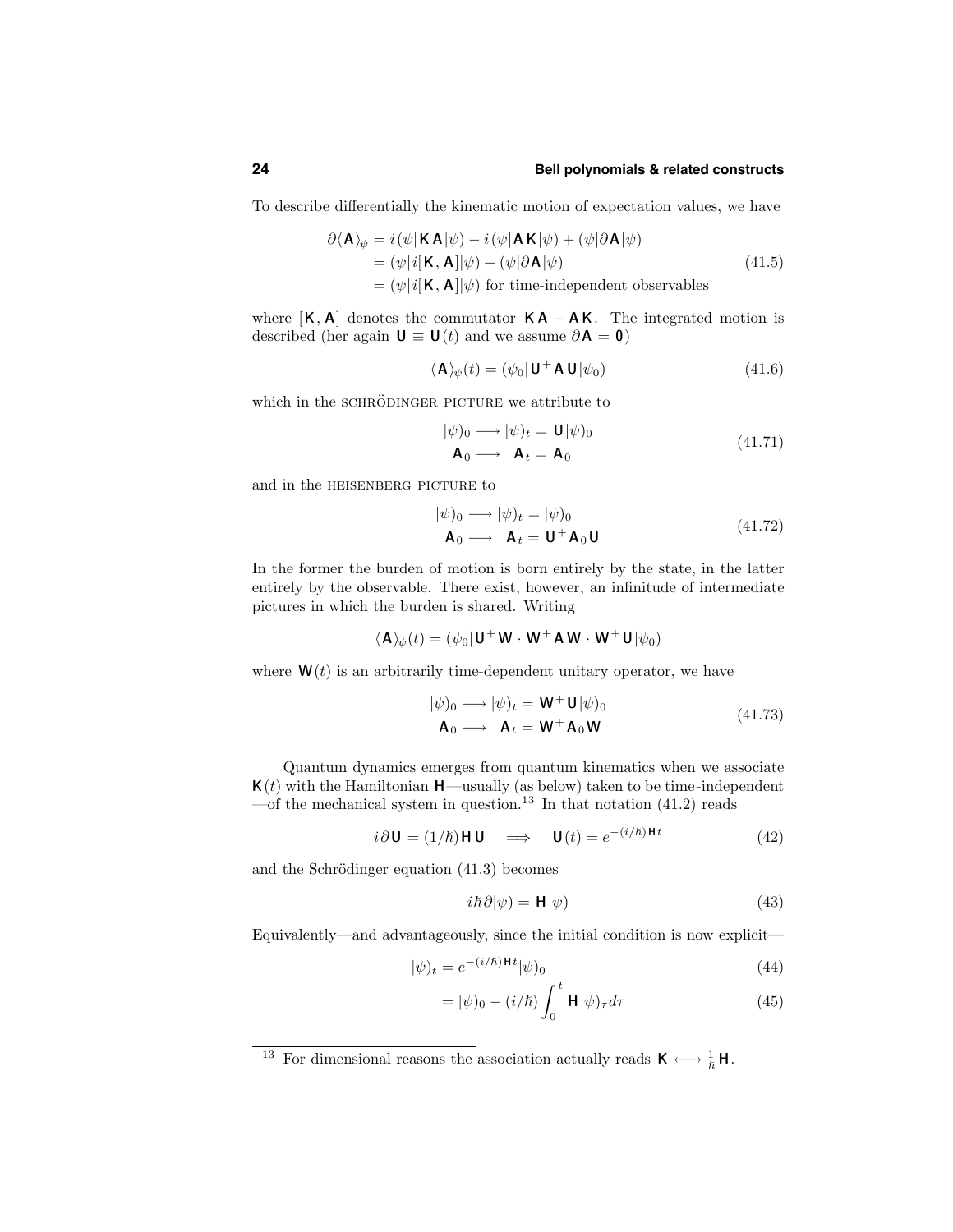#### **Some Bell-inspired quantum dynamical remarks 25**

Equation (41.5) has become

$$
\partial \langle \mathbf{H} \rangle_{\psi} = (\psi | i[\mathbf{H}, \mathbf{H}] | \psi) = 0 \quad : \text{ all } |\psi)
$$

which announces energy conservation. We note in passing that

$$
e^{-(i/\hbar)\mathbf{H}t} = \lim_{N \to \infty} \sum_{n=0}^{N} \frac{1}{n!} \left[ -(i/\hbar) \mathbf{H}t \right]^n
$$

is unitary only in the limit.

Suppose the (time-independent) Hamiltonian to have the perturbed structure  $H + \lambda V$  with  $[H, V] \neq 0$ . Here we encounter an instance of

$$
e^{A+B} = I + (A + B)
$$
  
+  $\frac{1}{2!} (AA + AB + BA + BB)$   
+  $\frac{1}{3!} (AAA + AAB + ABA + BAA + BAB + BBB)$   
+  $BBA + BAB + ABB + ABB + BBB)$  + ...

which is clearly unworkable. Campbell-Baker-Hausdorff theory<sup>14</sup> supplies this unpublished result due to Hans Zassenhaus:

$$
e^{\mathbf{A} + \mathbf{B}} = e^{\mathbf{A}} e^{\mathbf{B}} e^{\mathbf{C}_2} e^{\mathbf{C}_3} \cdots
$$

where

$$
C_2 = -\frac{1}{2}[A, B]
$$
  
\n
$$
C_3 = \frac{1}{6}[A, [A, B]] + \frac{1}{3}[B, [A, B]]
$$
  
\n
$$
\vdots
$$

 $C_n$  = recursively defined linear combination of nested commutators

This can be very useful when nested commutators of low order vanish (as do  $[x, [x, p]]$  and  $[p, [x, p]]$ , but is again usually of little use. A more effective way to deal with this problem is to work in the INTERACTION PICTURE, which was devised by Dirac in 1926 and is the special instnce of (41.73) that results from setting  $W = \exp\{-\frac{i}{\hbar}\}H t\}$ . Then observables move as they would in the Heisenberg picture under the  $V$ -independent action of  $H$ ; only the motion of states is **V**-dependent (and would cease in the case  $V = 0$ ): working from

$$
|\psi)_0 \longrightarrow |\Psi)_t = e^{(i/\hbar)Ht} e^{-(i/\hbar)(H+\lambda V)t} |\psi)_0
$$
\n(46)

where the  $|\Psi\rangle$ -notation reflects the fact that  $|\psi\rangle_t$  and  $|\Psi\rangle_t$  have evolved by

<sup>14</sup> For a survey, see NEW Chapter 0, pages 30–34 of my Quantum Notes  $(2000).$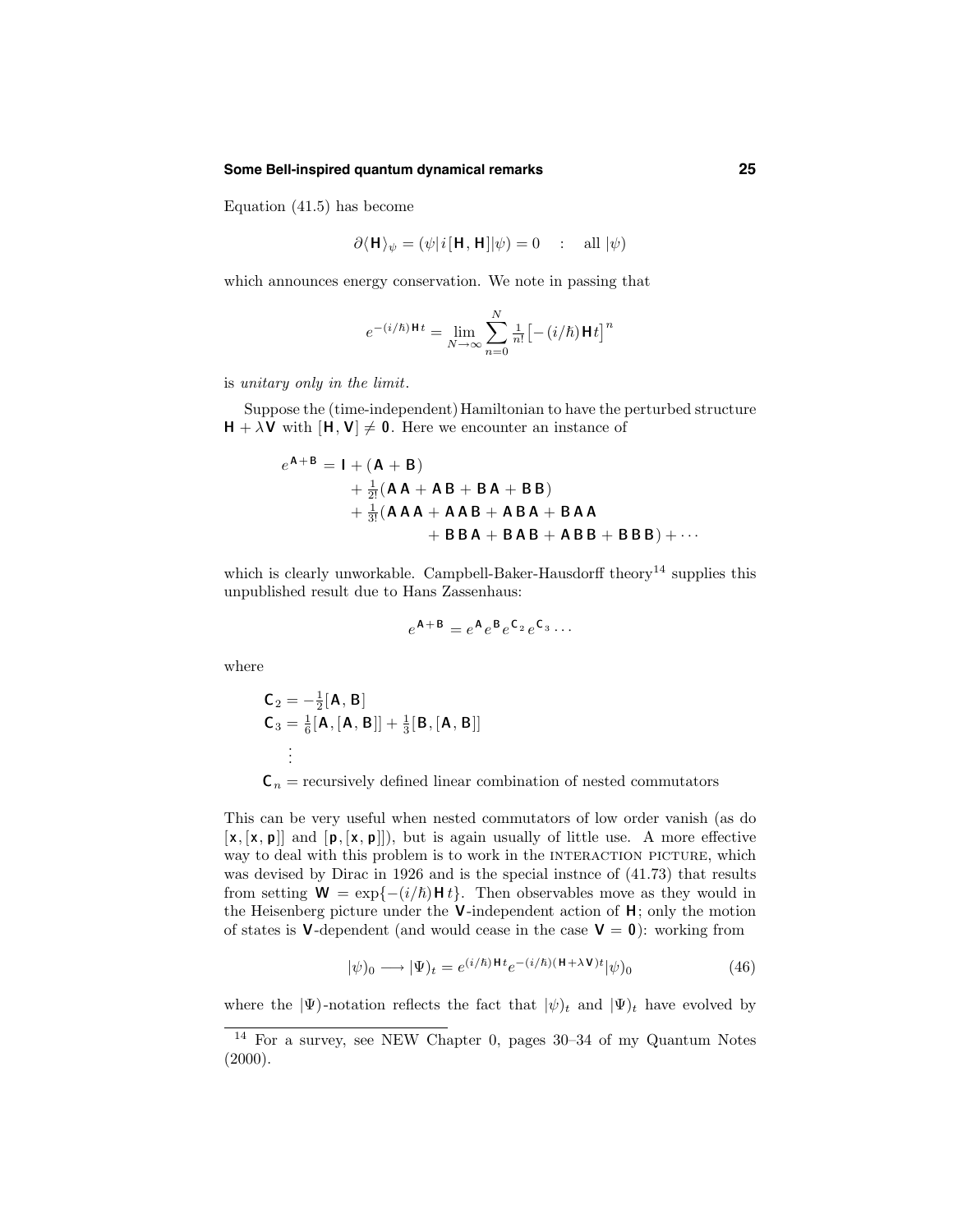distinct unitary transformations from the same initial state  $|\psi|_0 = |\Psi|_0$ , we have

$$
i\hbar \partial |\Psi\rangle_t = e^{(i/\hbar)Ht} \{-H + (H + \lambda V)e^{-(i/\hbar)(H+V)t}|\Psi\rangle_0
$$
  
\n
$$
= \lambda e^{(i/\hbar)Ht} V I e^{-(i/\hbar)(H+V)t}|\Psi\rangle_0
$$
  
\n
$$
I = e^{-(i/\hbar)Ht} \cdot e^{(i/\hbar)Ht}
$$
  
\n
$$
= \lambda V(t)|\Psi\rangle_t
$$
\n(47.1)

with

$$
\mathbf{V}(t) = e^{(i/\hbar)\mathbf{H}t} \mathbf{V} e^{-(i/\hbar)\mathbf{H}t}
$$
\n(47.2)

According to (47.1),  $|\Psi\rangle_t$  moves as it would in the Schrödinger picture under action of the small time-dependent Hamiltonian  $\lambda \mathbf{V}(t)$ .

Equations  $(47)$  present two challenging problems:  $(i)$  effective construction of  $V(t)$  and—once such a construction is in hand—(ii) solution of (47.1). A formal (meaning if we set aside convergence considerations) solution of (47.1) springs from the observation that when formulated as an integral equation

$$
|\Psi|_{t} = |\Psi|_{0} + \omega \int_{0}^{t} \mathbf{V}(t_{1})|\Psi|_{t_{1}} dt_{1} \quad : \quad \omega = \lambda/i\hbar \tag{48}
$$

it invites solution by iteration:

$$
|\Psi)_t = |\Psi|_0 + \omega \int_0^t \mathbf{V}(t_1) |\Psi|_0 dt_1
$$
  
+ 
$$
\omega^2 \int_0^t \int_0^{t_1} \mathbf{V}(t_1) \mathbf{V}(t_2) |\Psi|_0 dt_1 dt_2
$$
  
+ 
$$
\omega^3 \int_0^t \int_0^{t_1} \int_0^{t_2} \mathbf{V}(t_1) \mathbf{V}(t_2) \mathbf{V}(t_3) |\Psi|_0 dt_1 dt_2 dt_3 + \cdots
$$

In the last integral we have  $t \geq t_1 \geq t_2 \geq t_3$ . Noting that  $t \geq \{t_1, t_2, t_3\} \geq 0$ can stand in 3! such relationships, and writing

$$
\mathcal{P}[\mathbf{A}(t_1)\mathbf{B}(t_2)] = \begin{cases} \mathbf{A}(t_1)\mathbf{B}(t_2) & \text{if } t_1 > t_2 \\ \mathbf{B}(t_2)\mathbf{A}(t_1) & \text{if } t_1 < t_2 \end{cases}
$$

to illustrate the action of the "chronological ordering operator" P, we can write

$$
|\Psi\rangle_{t} = \left\{ \mathbf{I} + \frac{1}{1!} \omega \int_{0}^{t} \mathcal{P}[\mathbf{V}(t_{1})] dt_{1} + \frac{1}{2!} \omega^{2} \int_{0}^{t} \int_{0}^{t} \mathcal{P}[\mathbf{V}(t_{1}) \mathbf{V}(t_{2})] dt_{1} dt_{2} + \frac{1}{3!} \omega^{3} \int_{0}^{t} \int_{0}^{t} \int_{0}^{t} \mathcal{P}[\mathbf{V}(t_{1}) \mathbf{V}(t_{2}) \mathbf{V}(t_{3})] dt_{1} dt_{2} dt_{3} + \cdots \right\} |\Psi\rangle_{0}
$$
\n(49.1)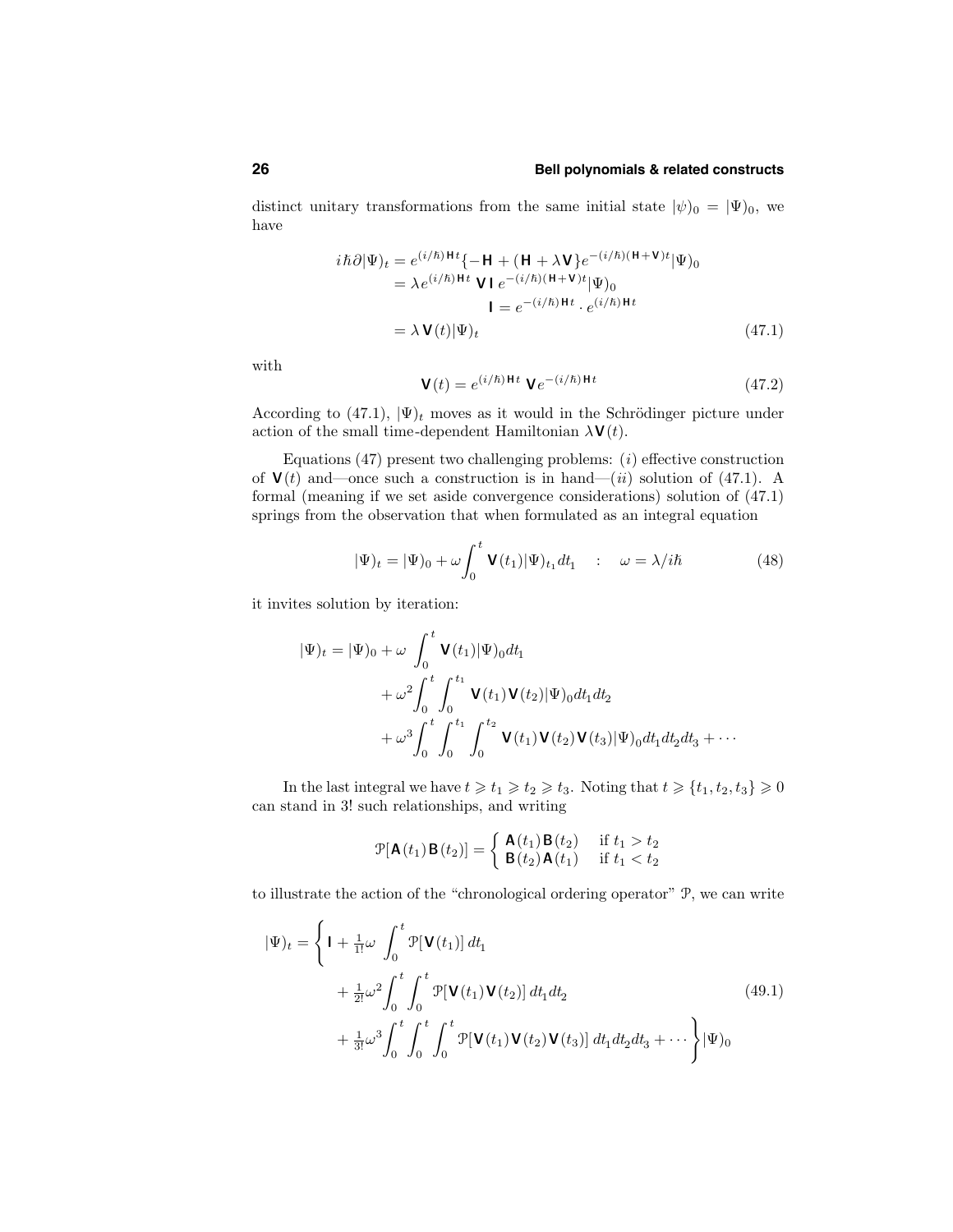#### **Some Bell-inspired quantum dynamical remarks 27**

of which "Dyson's formula"

$$
|\Psi|_{t} = \mathcal{P}\left[e^{\omega \int_{0}^{t} \mathbf{V}(\tau) d\tau}\right] |\Psi|_{0}
$$
\n(49.2)

provides an elegant abbreviation.<sup>15</sup>

tentative contact with bell

Let Dyson's (49.1) be written

$$
|\Psi\rangle_t = \left\{ \mathbf{I} + \frac{1}{1!} \omega \mathbf{a}_1 + \frac{1}{2!} \omega^2 \mathbf{a}_2 + \frac{1}{3!} \omega^3 \mathbf{a}_3 + \cdots \right\} |\Psi\rangle_0
$$
  
=  $\{ \mathbf{I} + \mathbf{T}(t) \} |\Psi\rangle_0$ 

where the **a**-notation is intended to emphasize that the objects in question are **operator-valued** and  $\{I + T(t)\}\$ is a *t*-dependent unitary operator. With (20) in mind we are tempted to write

$$
\mathbf{T} = \exp\left\{\sum_{k=1}^{\infty} \frac{1}{k!} \mathbf{a}_k \omega^k\right\} = \sum_{n=0}^{\infty} \frac{1}{n!} B_n(\mathbf{a}_1, \mathbf{a}_2, \dots, \mathbf{a}_n) \omega^n \tag{50.1}
$$

To what practical purpose I do not know. . . except to say that in this analog

$$
B_n(\mathbf{a}_1, \mathbf{a}_2, \dots \mathbf{a}_n) = \sum_{k=1}^n B_{n,k}(\mathbf{a}_1, \mathbf{a}_2, \dots \mathbf{a}_{n-k+1})
$$
(50.2)

of (30) I smell classification of the Feynman diagrams of any given order. But the faciful equations (50) are nonsense as they stand: Bell polynomials spring

$$
\frac{d}{dt}x(t) = V(t)x(t) \quad \Longrightarrow \quad x(t) = e^{\int_0^t V(\tau) d\tau} x(0)
$$

"Dyson's formula" acquired it's name from the prominent role it plays in his seminal "The radiation theories of Tomonga, Schwinger and Feynman," Phys. Rev. 75, 486–502 (1949), reproduced in Selected Papers of Freeman Dyson, with Commentary (1996). The relevant commentary appears on pages  $10-14$ . Working within the context provided by QED, Dyson shows (§V) how to extract from (49.2) Schwinger's "Green Functions" and Feynman's "Propagators," which latter can be formulated as "sums over paths." In his §VII he recovers Feynman's graphical representation of matrix elements (Feynman diagrams, but draws none of them). For carefully detailed discussion of (mainly) other approches to time-dependent quantum perturbation theory, see Chapter 11 in Griffiths & Schroeter.<sup>11</sup>

<sup>&</sup>lt;sup>15</sup> HISTORICAL NOTE: Finite-dimensional linear systems  $\dot{\boldsymbol{x}}(t) = \mathbb{V}(t)\boldsymbol{x}(t)$  have been studied for centuries (Joseph Lagrange(1736–1813), Józef Wronski (1776– 1853)) and occur in a great many pure/applied contexts. In one dimension